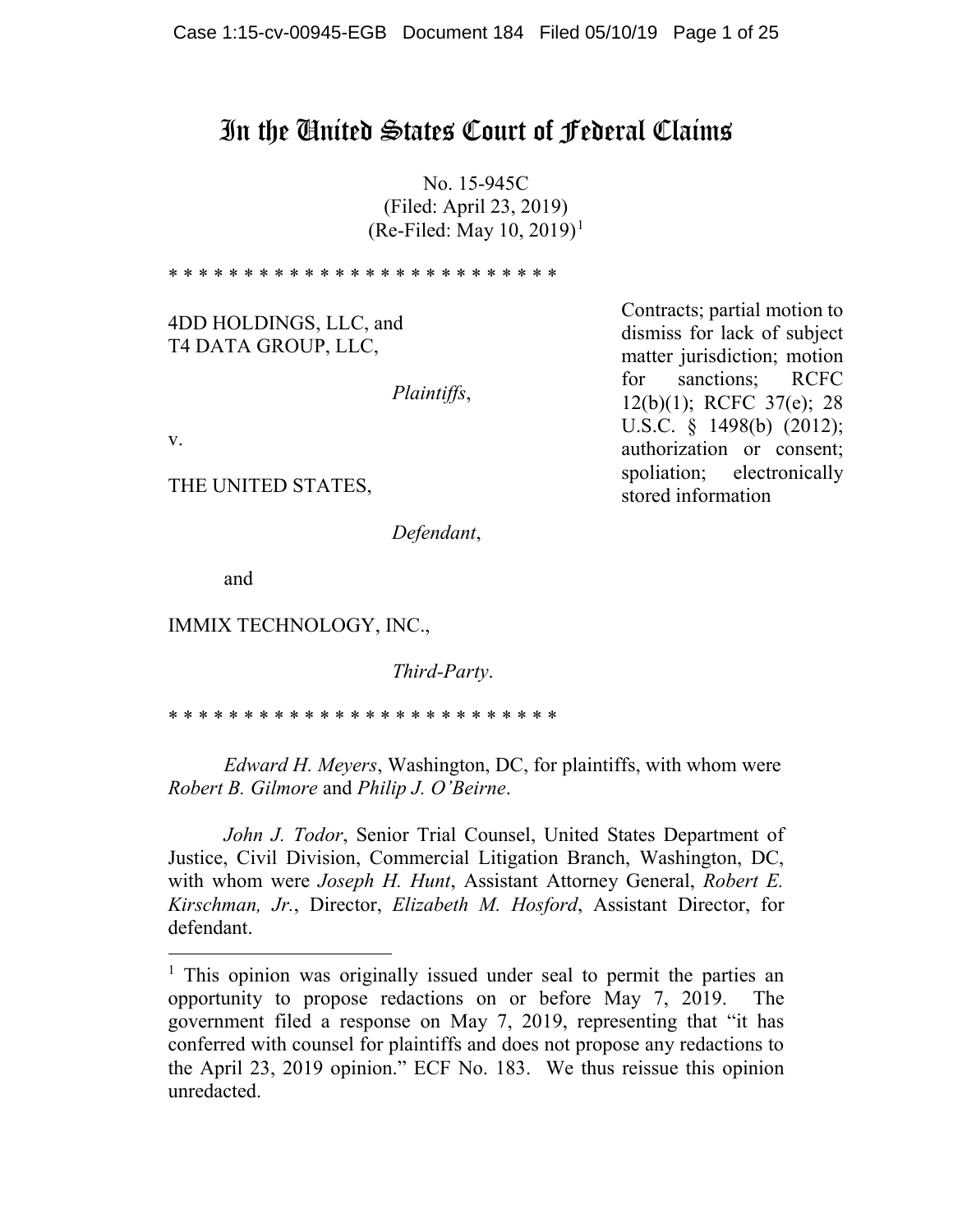*Sara M. Lord*, Washington, DC, for third-party defendant.

#### OPINION

BRUGGINK, *Judge.*

Plaintiffs, 4DD Holdings, LLC and T4 Data Group, LLC (collectively, "4DD"), filed a claim for copyright infringement in August 2015, alleging that the United States infringed plaintiffs' copyright in its data  $f$ ederation<sup>[2](#page-1-0)</sup> software.  $4DD$  claims that the government, acting through its contractors, infringed on 4DD's copyright by copying[3](#page-1-1) 4DD's software and installing the software in excess of the purchased license.

Defendant filed a motion to partially dismiss plaintiffs' claim in June 2016. The government argues that the court does not have subject matter jurisdiction over the claim as it relates to alleged infringement by the agency's contractor Systems Made Simple, Inc. ("SMS") when SMS was working with 4DD's copyrighted software in SMS labs. The court stayed the motion to allow for discovery and lifted the stay in December 2018. The motion is fully briefed, and we held oral argument on April 9, 2019. Because plaintiffs have established that the government authorized and consented to its contractor's use of TETRA in SMS labs, we deny defendant's motion to dismiss.

On November 21, 2018, plaintiffs filed a motion for sanctions against the government for the spoliation of evidence. That motion also is fully briefed, and we held oral argument on plaintiffs' motion on April 9, 2019, as well. Because we find that the government destroyed relevant evidence that it had a duty to preserve, we grant plaintiffs' motion for sanctions.

<span id="page-1-0"></span><sup>&</sup>lt;sup>2</sup> Data federation "refers to the systems and processes that permit disparate data sources to be combined into a single source of data." Def.'s Mot to Dismiss 2. Where databases are concerned, data federation permits information from multiple databases to be combined without creating a new database in the process. *Id.* 

<span id="page-1-1"></span><sup>&</sup>lt;sup>3</sup> The parties use the terms copying and cloning interchangeably when referring to an action that allegedly infringed on 4DD's copyright. We use the same terms throughout to describe the allegedly infringing activity. We do not draw a conclusion regarding whether the agency's actions constitute copyright infringement.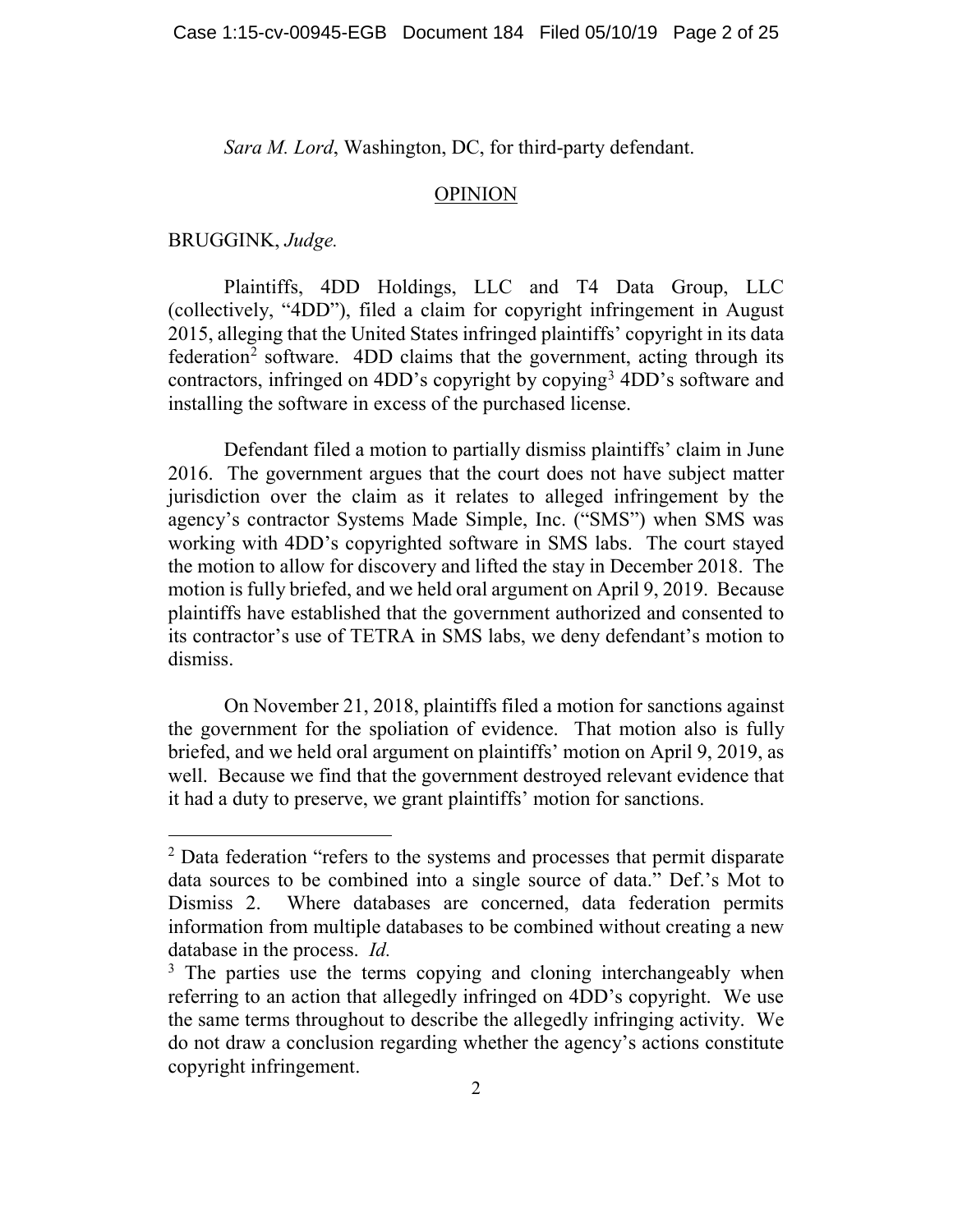## BACKGROUND[4](#page-2-0)

When providing healthcare to servicemembers, veterans, and their families, the Department of Defense ("DoD") and Department of Veterans Affairs ("VA") historically have been unable to share healthcare records among data systems. In 2011, DoD and VA committed to finding a data federation solution that would allow the agencies to share health records. The effort was coined the integrated Electronic Health Record ("iEHR") and would be developed by the Interagency Program Office ("IPO"). After a few years of working together, DoD and VA agreed to develop their own solutions to data federation. The Defense Medical Information Exchange ("DMIX") project emerged in 2013 as DoD's effort to develop interoperability among the systems. IPO supervised the DMIX project with assistance from DoD's Defense Health Agency ("DHA"). The Chief Engineer on the DMIX project was David Calvin.

The configuration and testing of data federation software for the DMIX project would be carried out by the agency's Systems Integration and Engineering Support contractor, SMS. SMS performed its work through task orders issued under an indefinite delivery indefinite quantity contract, the Chief Information Officer – Solutions and Partners 3 contract. David Calvin was also the agency's Contracting Officer's Representative on the SMS contract.

Before the agency licensed 4DD's software, SMS prepared to test and configure data federation software. The agency had planned to develop a software solution in the agency's Development Test Center ("DTC").<sup>[5](#page-2-1)</sup> But the DTC fell behind schedule and the agency provided more resources to SMS so that SMS could perform some of its DMIX project work in its own labs. Throughout the course of its work, SMS performed its duties both in

<span id="page-2-0"></span><sup>&</sup>lt;sup>4</sup> The background section is drawn from the parties' briefing on both motions and the appendices attached to the briefing.

<span id="page-2-1"></span><sup>&</sup>lt;sup>5</sup> This center housed computer servers and supported various projects, including the DMIX project. Programmers, including SMS employees, used remote access through a Virtual Private Network or similar connection to work on the DTC servers. The DMIX project on DTC servers was housed in nine data environments divided into two areas, including DotCOM environments and DotMIL environments that were more secure.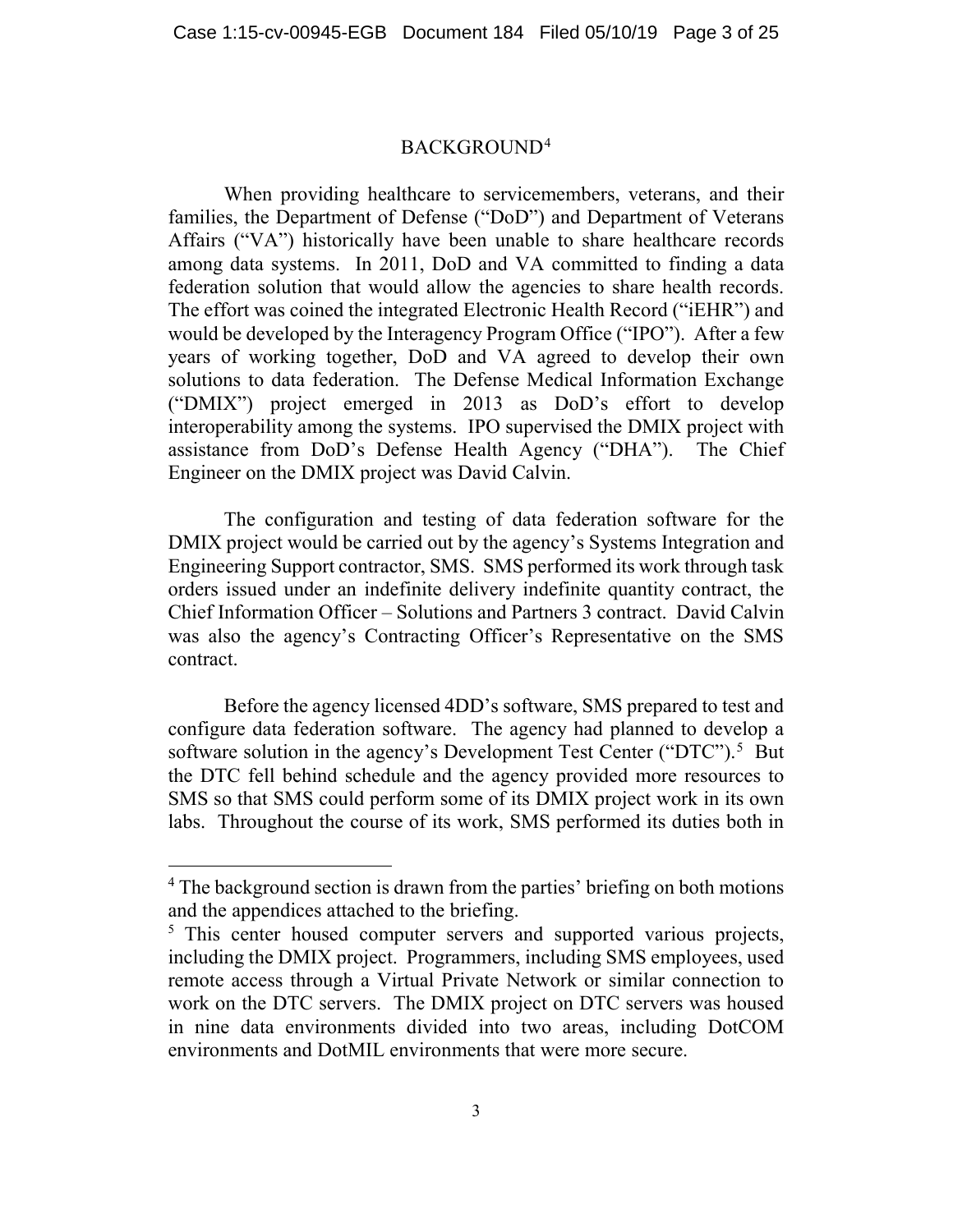its own labs and by remote access to the DTC. Furthermore, the agency repeatedly required SMS to perform work on the DMIX project using 4DD's copyrighted software in the contractor's own labs. *E.g.*, Pls.' Mot. Exs. E, F, G, X.

The first recorded SMS installation of 4DD's software in the SMS labs occurred in August 2013, before the agency purchased a license to use 4DD's software. 4DD and SMS apparently had agreed to a limited license to allow SMS to do preliminary work on the DMIX project prior to the agency licensing 4DD's products.

Following an Analysis of Alternatives and a fly-off competition, the agency chose to license two of 4DD's copyrighted software products: TETRA Healthcare Federator and TETRA Enterprise Studio. 4DD's software hopefully would provide the ability to seamlessly connect data across legacy systems.

Although plaintiffs' claim includes copyright infringement of both products, the present motions discuss only TETRA Healthcare Federator, referred to as TETRA. TETRA is a package of server components that provides data federation capability, allowing medical records to be transferred and viewed between systems. TETRA runs in the background on a computer server. A computer server may have varying numbers of central processing unit cores; anywhere from one to several dozen cores. Thus, TETRA server components are licensed per core to account for numbers of cores on different devices. In other words, the number of cores the user should license depends on the number and type of machines on which the user plans to install TETRA.<sup>[6](#page-3-0)</sup> The agency purchased a TETRA license from 4DD's authorized reseller ImmixTechnology, Inc. ("Immix") for 64 cores.

Immix and the agency also incorporated an End User License Agreement ("EULA") into their contract. The EULA provides that TETRA could be used "solely for the purpose of supporting your organization's objectives in accordance with the terms of this EULA." Def.'s Mot. to

<span id="page-3-0"></span> <sup>6</sup> 4DD's other software product, TETRA Enterprise Studio, is a graphic interface that enables a user to instruct TETRA Healthcare Federator to use data. TETRA Enterprise Studio is purchased separately and licensed by user seat instead of core.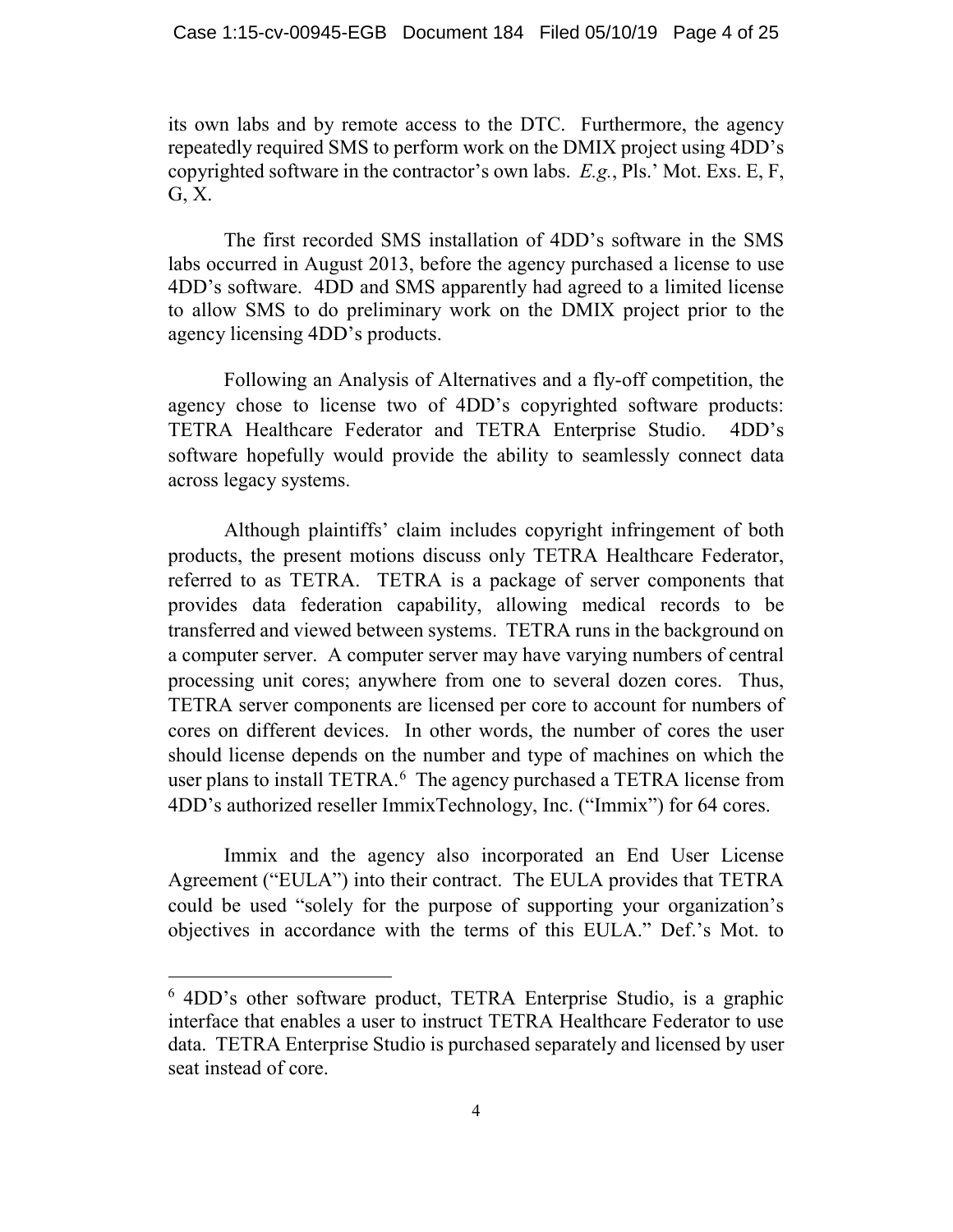Dismiss Ex. 9 at  $423$ .<sup>[7](#page-4-0)</sup> The EULA permitted the agency to make "one (1) copy of the object code to [TETRA] solely for back-up purposes," which it could only use "if the original copy is damaged or destroyed." *Id.* Other than the single back-up copy, the license agreement forbade copying TETRA, distributing copies of TETRA, or permitting others to copy or distribute copies of TETRA.

The agency required 4DD to disable its TETRA tracking feature, which otherwise would communicate with 4DD's systems to inform 4DD if a TETRA installation occurred. Consequently, as of September 26, 2013, the agency had purchased a license to deploy TETRA on up to 64 cores and to make only one back-up copy of TETRA, but 4DD could not track the use of its software.[8](#page-4-1) Sheila Swenson was the Contracting Officer's Representative on the contract with Immix for the TETRA license.

After the agency entered into the TETRA license, SMS testing and configuration work began in earnest. Mr. Calvin, deposed as a designated representative on October 3, 2018, confirmed that, "yes," "the general workflow was, SMS would conduct development or testing, integration activities, in their environment, and then move the results of that into a production environment on the SMS side before it came over to the DTC[.]" Pls.' Resp. Mot. to Dismiss Ex. C at 14. Mr. Calvin also agreed, "yes," "the overall workflow involves the cloning of OVA images, and copying fully configured virtual machines from the SMS lab to the DTC[.]" *Id.* at 15.

Mr. Calvin went on to say "yes," SMS's work "in the SMS lab with TETRA would have involved cloning TETRA virtual machines in their labs[.]" *Id*. When asked, "And you understood [that SMS was] doing that, and they had your authorization to do so," Mr. Calvin responded, "Yes." *Id.*  Similarly, when asked if SMS's testing activities "to the extent that it included cloning virtual machines of TETRA" were carried out with his

<span id="page-4-0"></span> <sup>7</sup> Citations to the government's appendices refer to the page number at the bottom of the appendix page. Citations to plaintiffs' appendices refer to the page number at the top of the appendix page.<br><sup>8</sup> The agency did not have an effective way to track TETRA use either.

<span id="page-4-1"></span>Communications between Ms. Swenson, 4DD, Mr. Calvin, and SMS demonstrate that the agency took responsibility for TETRA installations, but also that it spent several months in late 2013 attempting to find an accurate way to track TETRA use on the DMIX project. *E.g.*, Pls.' Resp. Ex. N, Ex. O at 196, Ex. P at 198.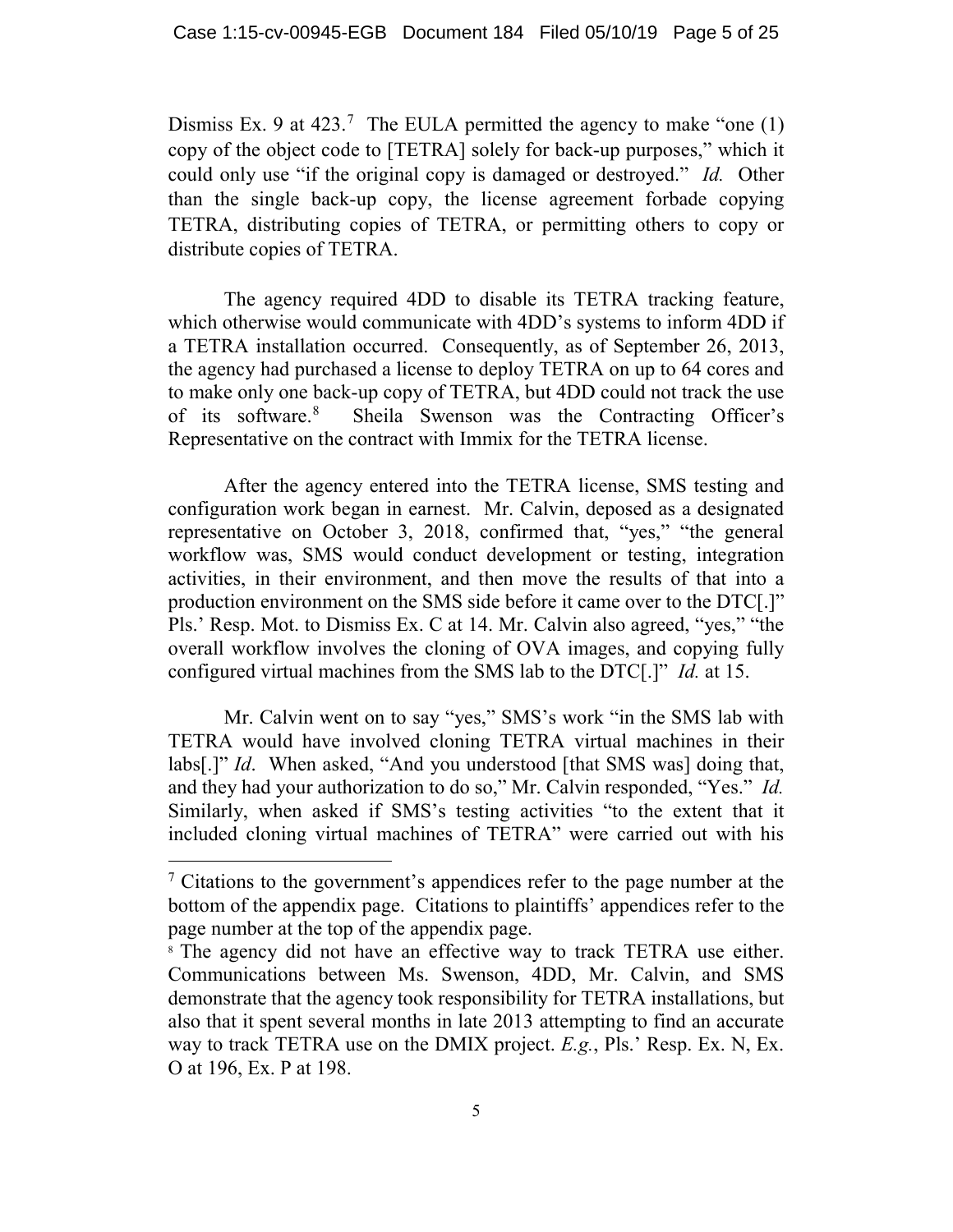authorization, Mr. Calvin responded, "Yes." *Id.* at 16.In short, Mr. Calvin explained, "Did they discuss with me what their plans were? Yes. Did they say this is the direction we're going with, and get concurrence? Yes." *Id.* 

On December 27, 2013, the agency issued a change order for environment builds. It directed copying service-oriented architecture software from the initial DTC domain where TETRA was installed to other DTC environments. Mr. Calvin stated in his July 30, 2018 declaration that, when that software was copied, "the TETRA software, being also installed in that environment, would have been copied as well . . . ." Def.'s Resp. Mot. for Sanctions Ex. B.

Following the December 2013 copying on DTC servers, on March 7, 2014, SMS Deputy Project Manager William Eubank provided a status report to Mr. Calvin on activities in the DTC for the week. Mr. Eubank wrote,

It appears the DFA software was cloned and moved[.] This should not have happened[;] SMS did not request this to be completed . . . . I need to know how you would like us to proceed: (Delete, Leave or Reimage) . . . . We will have to reimage in the future with newer version of DFA since we have delivered new versions since the clone of ICO1.

Pls.' Mot. for Sanctions Ex. T.

The attached "Weekly Project Status Report" states that TETRA had been copied in at least three environments. *Id.* Mr. Calvin responded on March 10, "I would say delete at this point." Pls.' Mot. Ex. U.

On May 14, 2014, Mr. Eubank reported in a "TETRA License Tracker" document that reconciling the number of cores in use had been completed

and all licenses from Tetra that were installed in the DTC have not been pulled due to government not wanting to break down the environments. We have been told to leave the DTC and we have stopped all work in those environments. *I have also advised the government that they do not have enough licenses to support all the current environments within the DTC.* I'm confirming with 4DD on how we can remove the keys from the DTC. 4DD is confirming the information.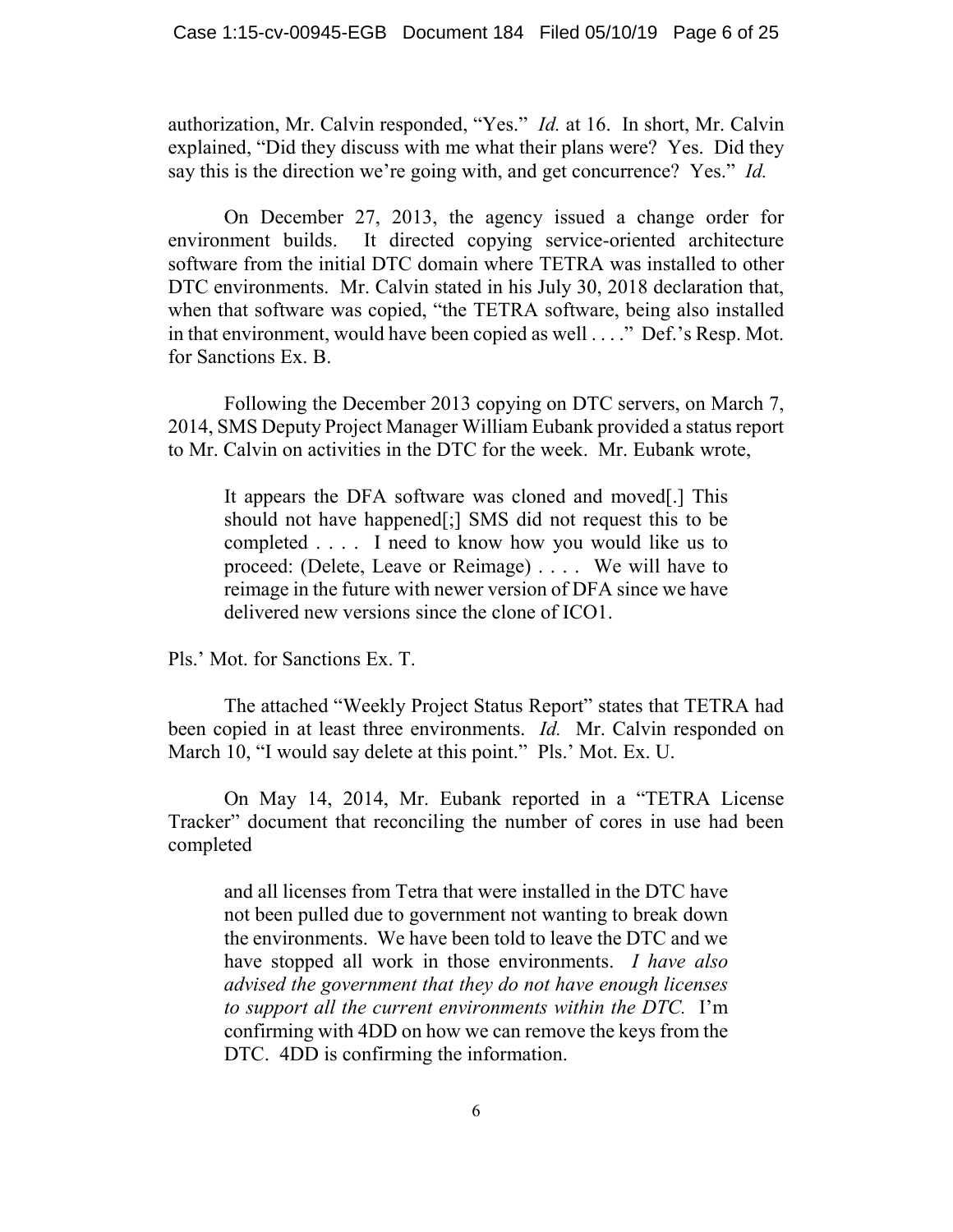Pls.' Resp. Ex. BB (emphasis added).

In short, as early as May 2014, the agency knew that the project required broader use of TETRA than the agency had contracted for on the servers in the DTC alone, not accounting for the work being performed in SMS labs*.* 

On May 20, 2014, Mr. Matus emailed the SMS test plan proposal for the DTC to Mr. Calvin. Mr. Calvin responded by asking, "Do we have enough TETRA licenses to cover testing?" Pls.' Mot. Ex. W. Mr. Matus responded with an accounting of TETRA downloads obtained by SMS. He noted that the DTC had "the same licenses in multiple environments," concluding "[t]hose TETRA instances really need to be deleted." *Id.* 

4DD contacted Ms. Swenson on August 29, 2014, alleging that more than 64 cores were in use. 4DD's 4DD Vice President of Business Development Patrick Truxillo wrote, "The original purchase was for a block of 64 cores, which was fulfilled on November 20, 2013." Pls.' Mot. Ex. Z. Mr. Truxillo concluded that "68 additional cores" were in use for a total of 132 cores. Ms. Swenson replied, "Thank you for this report[.] We will evaluate the data and get back to you to discuss." *Id.* Ms. Swenson promptly forwarded Mr. Truxillo's email to Mr. Calvin, writing, "This is what I need to talk to you about…….!!!! over[-]installs, I should have been paying attention." Pls.' Mot. Ex. X.

 The agency agreed to engage in a true up with 4DD regarding the use of TETRA. By this point Mr. Calvin had directed SMS to "remove the cloned copie[s] (if there were any) from DMS in other environments." Pls.' Mot. Ex. AA. 4DD was not informed at the time that the agencies intended to delete copies.

Communications within the agency from September 2-4, 2014, illustrate that the agency had not been keeping a detailed, easily accessible record of TETRA use. After fifteen months of TETRA use, on September 2, 2014, Mr. Calvin asked: "Anyway for someone to tell me how many licenses of TETRA are in the DTC?" *Id.* When Ken Allgood, involved in DTC oversight, asked, "Would TETRA be included as part of each DMS install/build that SMS has deployed," Mr. Calvin responded, "Should be." *Id.*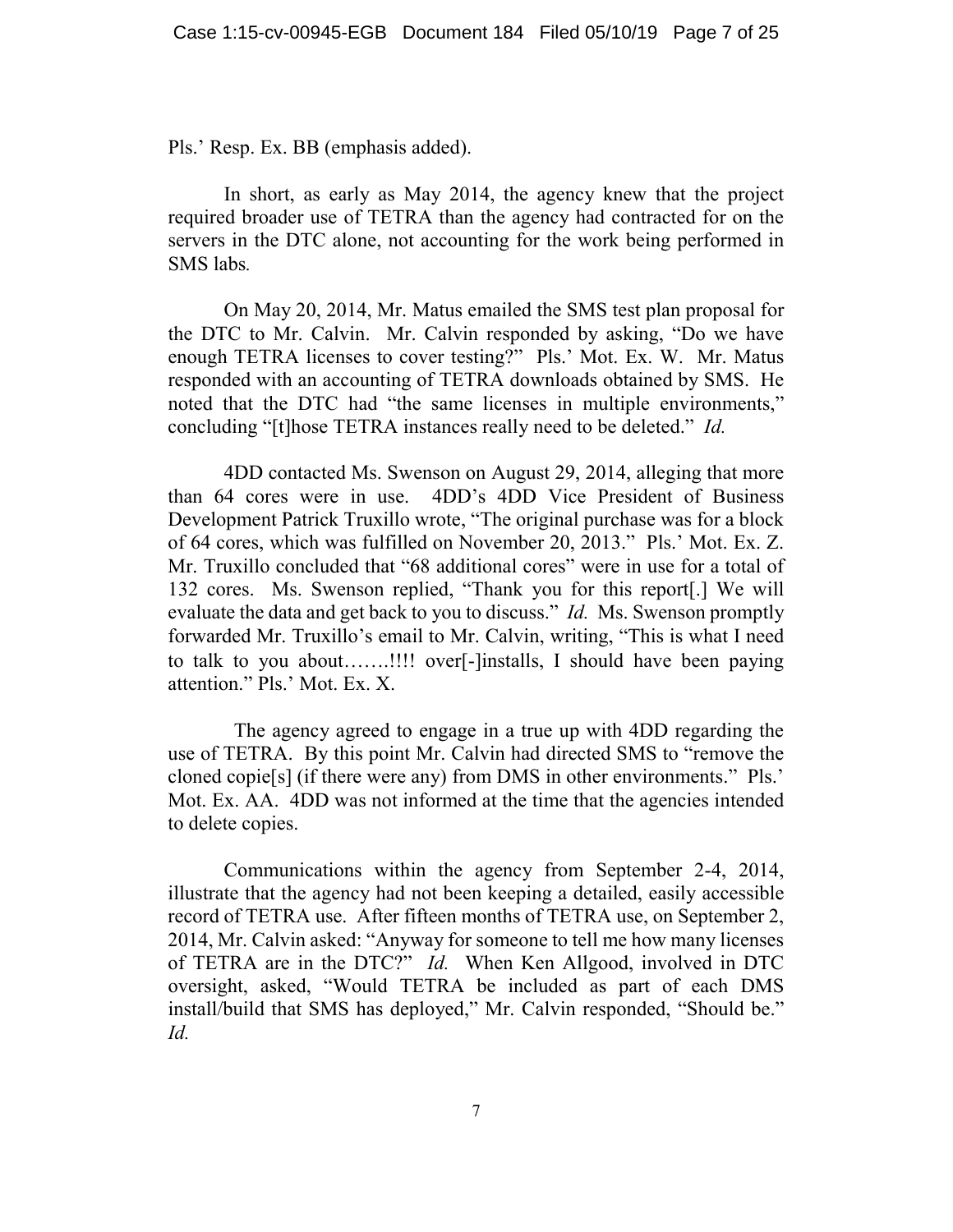Just as the true up was getting underway, on September 6, 2014, SMS's Mr. Eubank emailed the agency, "Attached are the servers, IP's and environments that we will be deleting from the DTC environments. . . . Our COR has purchased enough licenses and wants to maintain the ICO1 environment as it was set up and installed in the beginning." Pls.' Mot. Ex. BB. A September 9, 2014 change request signed by Mr. Calvin, states, "Need to remove all cloned VM of TETRA from .com and .mil except ICO1 environment," and, "Remove all DMS/TETRA instances in the DTC on the .com/.mil environments. The only exception is the ICO1 environment." Pls.' Mot. Ex. CC. The scheduling explanation section states, "This is a license issue that we must clear up with ICO1 environment being the only environment that we have paid for this year." *Id.* 

Regarding this change request, during his May 16, 2018 deposition in his personal capacity, Mr. Calvin stated that he would have discussed the change request approving the deletion of TETRA copies with Ms. Swenson. Pls.' Mot. Ex. C. He stated that she could have shared the decision to delete copies of TETRA with 4DD but that she did not do so. *Id.* 

Ms. Swenson indeed did not inform 4DD of the deletions. During November 10 and 14, 2014 conference calls, the agency agreed to research the cores in use in the DTC and SMS environments. Between these calls, on November 12, Mr. Calvin emailed Ms. Swenson and other agency employees, "I'm attaching the original request to delete the VMs that have been talked about and a new request to delete the one remaining environment that was left in .com." Pls.' Mot. Ex. HH. He attached the September deletion order as well as a new November order, which states, "Remove all DMS/TETRA instances in the DTC on the .com/.mil environments." *Id.* The new deletion order also refers to the reason for deletion as "a license issue." *Id.* A third deletion order was created November 14. Pls.' Mot. Ex. CC.

During a conference call on December 12, 2014, the agency represented that it was continuing to gather information and confirm the number of cores allocated to the DTC. By December 16, 2014, the agency reported to 4DD that 64 cores were in use on DTC servers. The agency also had "identified an over deployment of 168 core licenses to development servers." Def.'s Mot. Ex. 12 at 459.

Despite these representations, Ms. Swenson explained in her May 21, 2018 deposition that 64 cores were reported because that was the number of cores the agency had originally paid for in the TETRA license. In fact,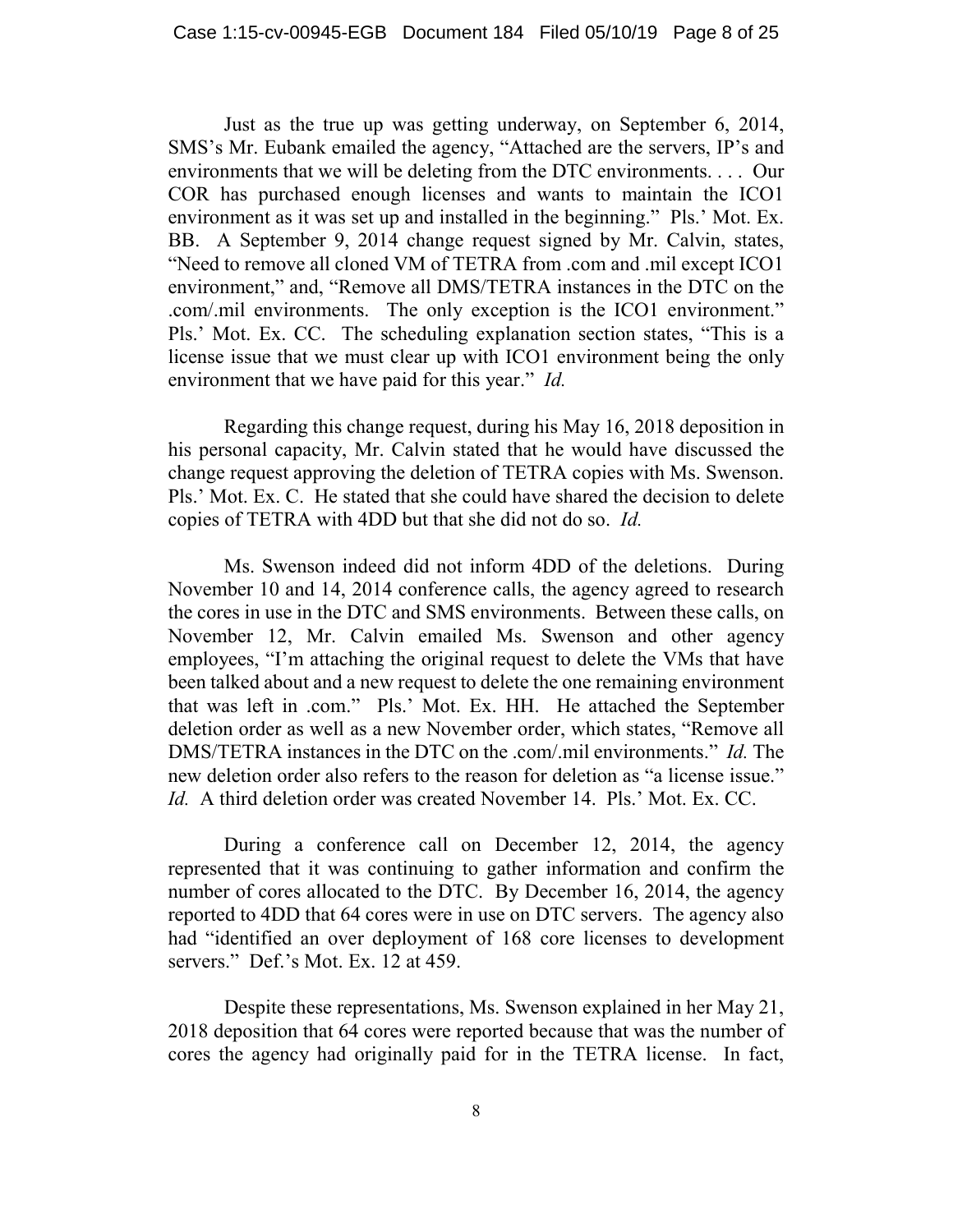although she "knew something was wrong" and was "suspicious," she had "no idea" how many cores were in use on DTC servers when the agency represented to 4DD that only 64 cores were in use. Pls.' Mot. Ex. JJ*.* 

As the true up continued, a few relevant events occurred in early 2015. In January 2015, SMS communicated to the agency through a slide presentation that it was the contractor's position that SMS labs "was not Government directed or tasked" and that 4DD was aware it would not receive compensation for TETRA installations in SMS labs. Def.'s Mot. Ex. 5 at 202–07*.* In its privilege log, defendant claimed work product protection for a document dated January 23, 2015, because it was an "[e]mail [that] contains information for the purpose of receiving legal advice, and prepared in anticipation of 4DD Holdings, LLC v US litigation." Pls.' Mot. Ex. OO. Finally, in February 2015, the agency began the preliminary steps of decommissioning the DTC. Personnel from DHA were staffed with the decommissioning process, namely Joshua Zamarripa and Lauro Salais, who worked with contractors from ICS Nett and KSJ, particularly KSJ's Denise Stokely.

The true up concluded on March 16, 2015, with the agency and Immix modifying the TETRA license to increase the licensed quantity by 168 cores. The agency thus paid for 232 cores: 64 cores under the 2013 TETRA license, which the agency represented were used on DTC servers, and 168 cores under the 2015 modification, which the agency represented were used in SMS labs. The modification also states, "[T]he contractor hereby releases the Government from any and all liability under this contract for further equitable adjustments attributable to such facts and circumstances giving rise to this particular modification. All other terms and conditions remain unchanged." Def.'s Mot. Ex. 3 at 194*.* TETRA ultimately did not continue in use beyond the DMIX project.

4DD filed this lawsuit on August 28, 2015. On September 9, 2015, the Department of Justice sent the statutorily-required call letter to DoD, alerting DoD of its responsibility to provide a litigation report and to furnish all evidence in DoD's possession. Def.'s Resp. Ex. H. The letter includes these notes regarding evidence preservation:

IMPORTANT: In the past it has been discovered that documents and papers necessary to the defense of an already pending suit were destroyed by an agency under its regular records screening and destruction program. In order to obviate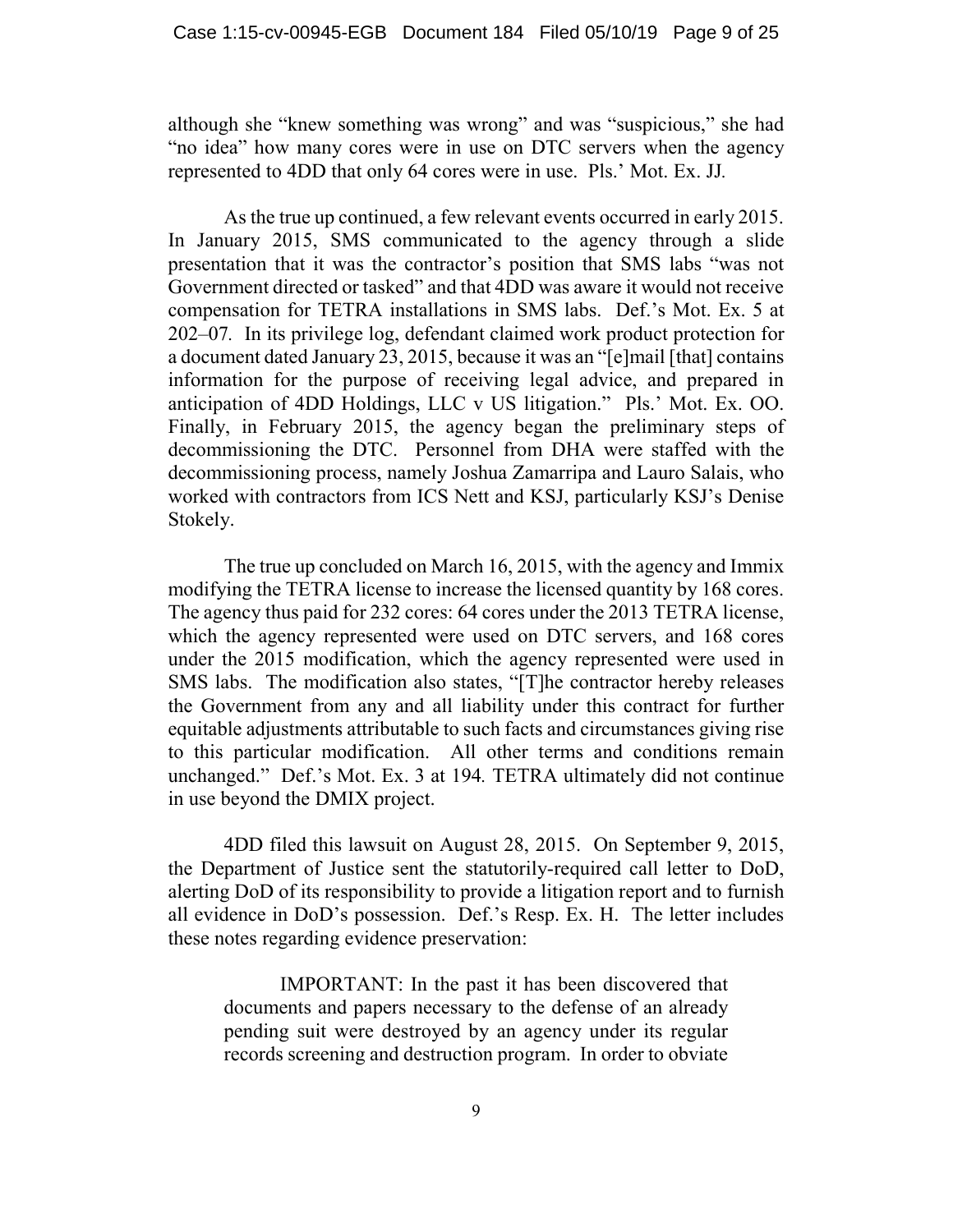such costly and detrimental occurrences, it is requested that all records storage centers and other facilities where records are kept be immediately notified to forthwith identify, physically segregate and withhold from destruction all documents and papers touching upon the claims set forth in the complaint. As soon as practicable, you are requested to send me a separate report designating each location where records are being held, together with a brief description of the nature of the records being held.

It has also been our experience that in some cases there has been a failure to communicate with all field offices and installations having knowledge of the facts. . . . To assist you in communicating with these field offices, we are enclosing an extra copy of this document. If you need further copies, we shall be glad to furnish them.

*Id.* 

Despite that notice, the decommissioning process did not change or stop to accommodate the need for evidence preservation. A month after 4DD filed its complaint, on September 22, 2015, Ms. Stokely emailed DHA personnel, "It looks like we are a go for the destruction of the hard drives on Saturday." Pls.' Mot. Ex. MM. She copied DHA's Mr. Zamarripa who was responsible for DTC oversight. The DTC hard drives were shredded, destroying all of the information on those hard drives, on September 26, 2015.

Nearly three months after 4DD filed this lawsuit, on November 13, 2015, the government sent out litigation hold notices. Mr. Salais, supervisor of the DTC decommissioning, did not receive a litigation hold notice until two years later, shortly before he was deposed.

As SMS concluded its work on the DMIX project, it began returning agency-issued laptops. On August 10, 2015, SMS returned 15 laptops to the agency. On October 1, 2015, SMS returned an additional 19 laptops. The government represents, based on DHA's deposition preparation chart, that most of the laptops that SMS returned were reimaged or retired and destroyed around or during March 2016. Def.'s Resp. 13. Reimaging erases the laptop's hard drives. The reimaging occurred months after the preservation hold had been issued.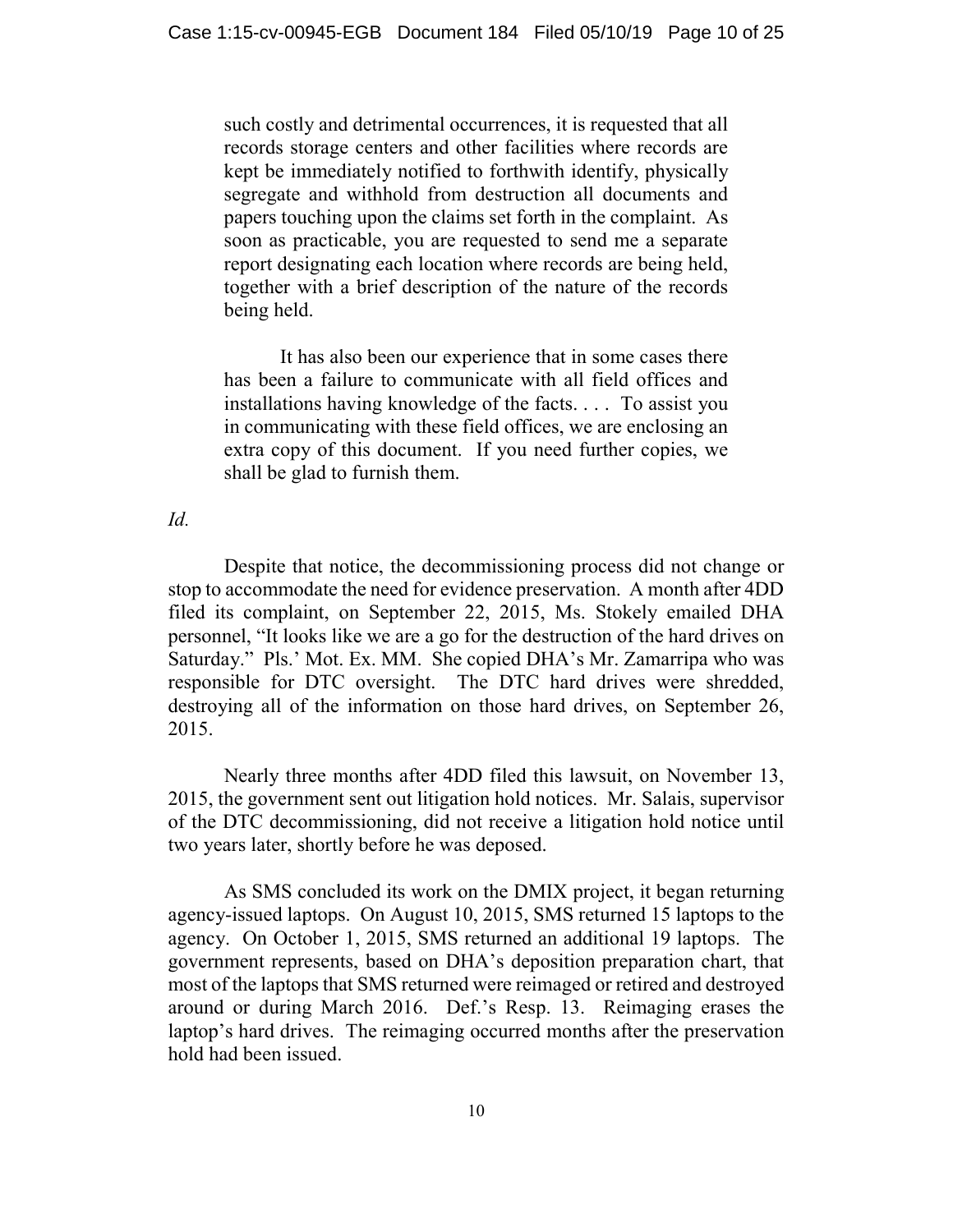During this period, Ms. Stokely also returned a laptop to the agency and was issued a second laptop. On March 16, 2016, the agency reimaged Ms. Stokely's first laptop, erasing all data on its hard drive.

Ms. Swenson testified as the government's representative regarding the laptop reimaging. In her October 19, 2017 deposition, Ms. Swenson acknowledged that she was aware of the lawsuit as of October 2015. She explained that her focus was gathering data relating to the true up. She stated that she "[d]id not even consider that SMS was a player in relevance of the case, since we already had their data from the true-up." Def.'s Resp. Ex N. Furthermore, she explained that SMS had other ways than the project laptops to document their work and communicate with the government. She explained the process of reimaging as follows: "I followed my standard process of I get laptops in, I give them to IT, I reissue them as needed. I inadvertently didn't even consider those laptops having anything relevant to this case because they are laptops, not servers, with 4DD documentation." *Id.* 

In a subsequent December 21, 2017 deposition as a designated representative, Ms. Swenson stated that she was responsible for accepting the laptops at the end of the contract. She explained that neither she, nor any other agency employee, evaluated the laptops returned by SMS for relevant material that should have been preserved. She stated, "It became a blinding flash of the obvious when it was discussed in May of 2017." Pls.' Mot. Ex. TT.

The government was able to produce responsive documents from a few of the laptops that had not been reimaged. Furthermore, the government produced the contents of laptops issued to contractor ICS Nett, which was involved in both the execution of the 2014 deletion orders and the later DTC decommissioning.

The government filed its partial motion to dismiss plaintiffs' claim on June 24, 2016. The court ultimately stayed this motion to allow for discovery.

In July 2016, Mr. Zamarripa corresponded with DHA contractors regarding a preservation and search order from Glinda Hodgkin, DHA's Records Management Officer. He was seeking information regarding where TETRA had been installed in the past and whether any instances of it were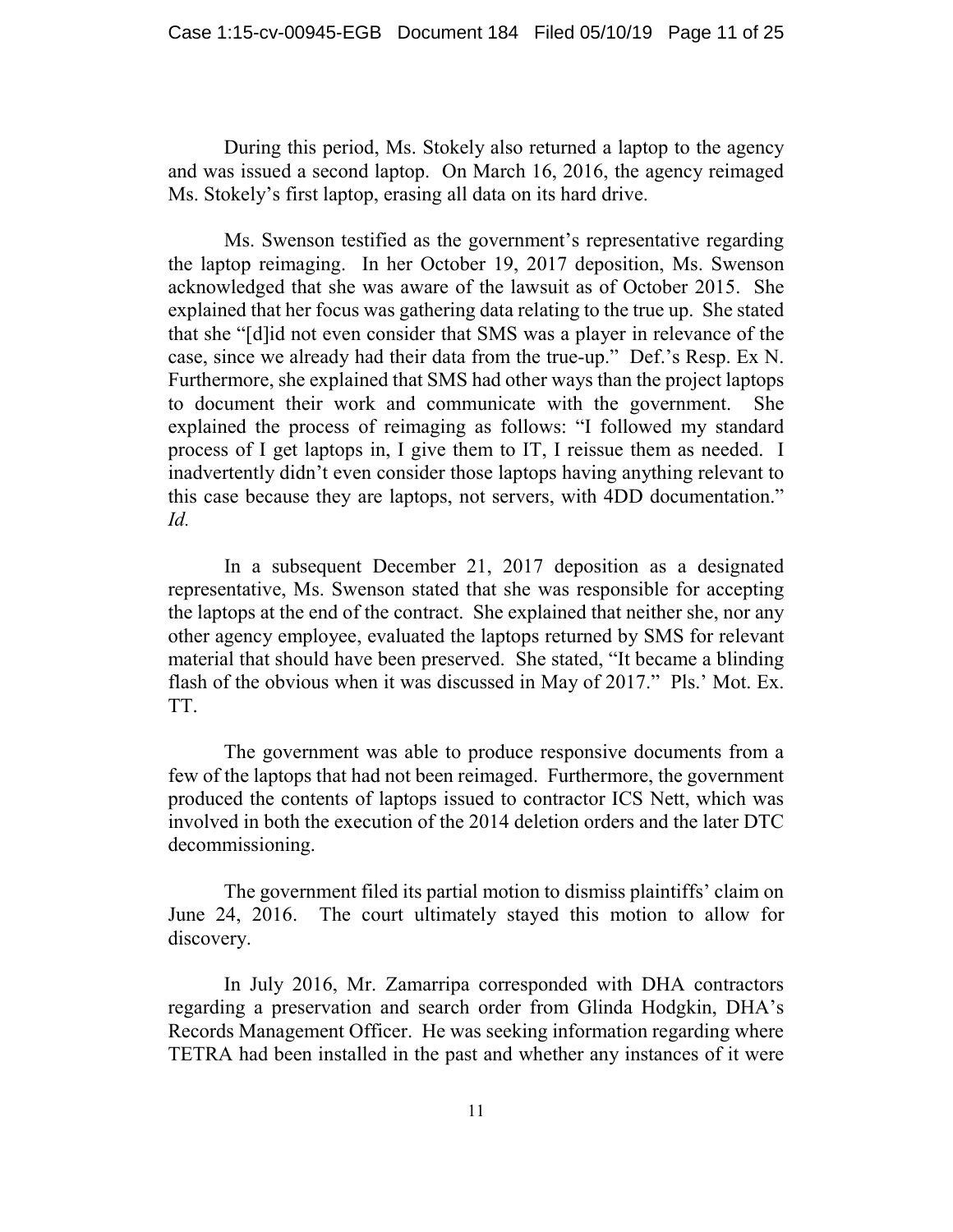presently installed in listed labs. Some contractors responded that they did not find a record of TETRA, but Ms. Stokely responded on July 12, 2016, "[W]e can substantiate the existence of TETRA software in our prior lab. . . . the TETRA software did reside on a number of VMs in the DTC that were decommissioned . . . . Attached is a document containing a list of the VMs that were in the DTC as well as the CR requesting the decommission of said VMs." Pls.' Mot. Ex. UU.

Mr. Zamarripa reported this information to the government's counsel at the time. He explained that he had "just been informed that the DTC did indeed have the software in the decommissioned DTC. Prior to decommissioning the DTC all Virtual Machines which contained the software were permanently deleted." Pls.' Mot. Ex. VV.

Ms. Stokely returned her second laptop to the agency on November 14, 2016. On May 3, 2017, the government's counsel reminded DHA of its obligations to follow-up regarding data from these various agency-issued laptops. Despite its preservation obligation, on August 28, 2017, DHA erased the hard drive on the second Stokely laptop. The government was able to produce the emailed referenced above and the attached spreadsheet.

As discovery wound down, plaintiffs filed their motion for sanctions on November 21, 2018.

## DISCUSSION

Plaintiffs claim that the government infringed 4DD's copyright by making more copies of TETRA than the single back-up copy permitted by the EULA and by using TETRA beyond the number of installations that the TETRA license permitted. At issue here are both the government's partial motion to dismiss for lack of jurisdiction and plaintiffs' motion for sanctions due to the government's spoliation of evidence.

I. We Deny The Partial Motion To Dismiss, Because Plaintiffs Established That The Government Authorized Or Consented To Its Contractor's Excessive Use Of TETRA In The Contractor's Labs.

Plaintiffs bear the burden of establishing this court's subject matter jurisdiction by a preponderance of the evidence. *Trusted Integration, Inc. v. United States*, 659 F.3d 1159, 1163 (Fed. Cir. 2011) (citing *Reynolds v. Army & Air Force Exch. Serv.*, 846 F.2d 746, 748 (Fed. Cir. 1988)). When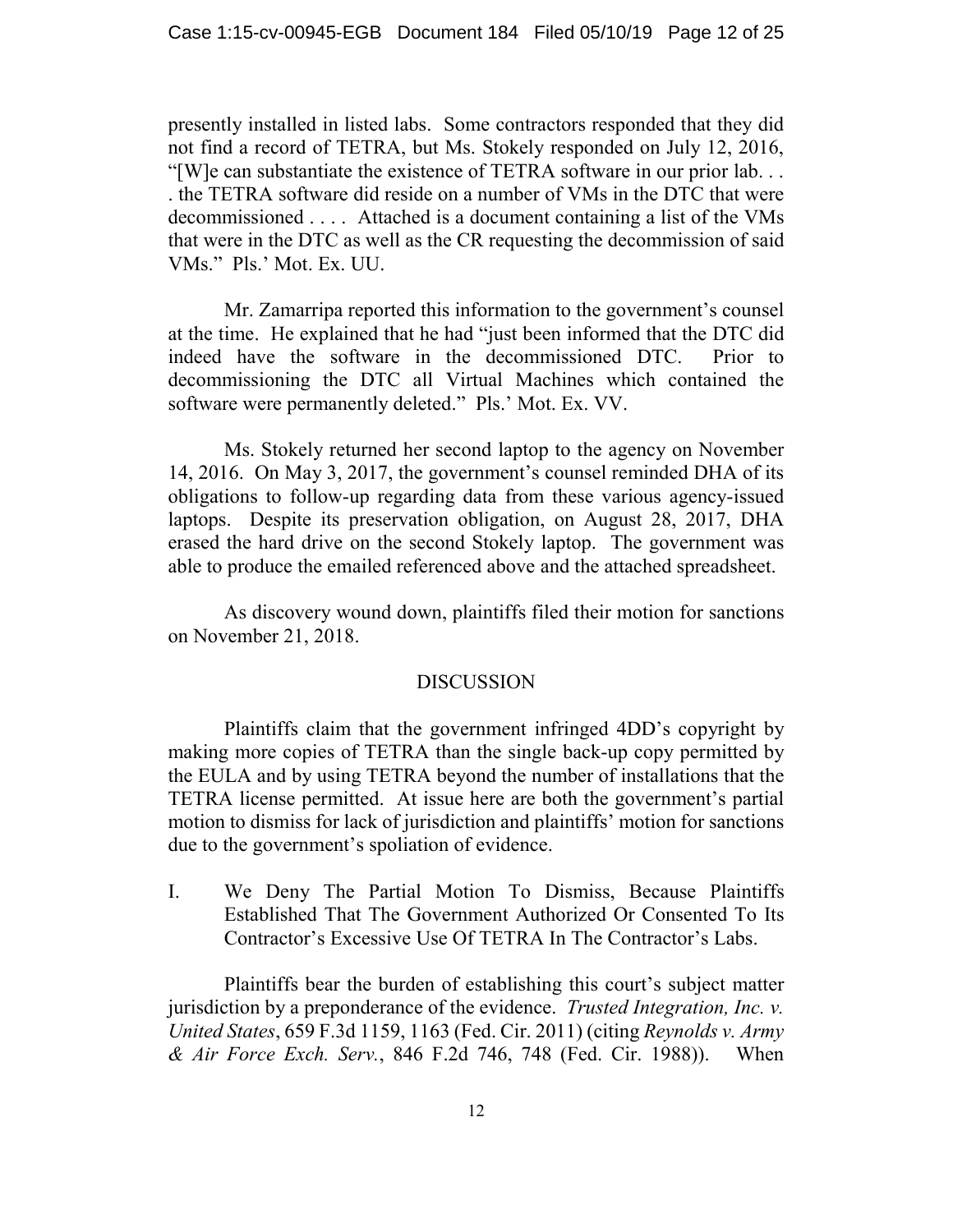considering a motion to dismiss for lack of jurisdiction, the court accepts as true the undisputed facts in plaintiffs' complaint and draws reasonable inferences in plaintiffs' favor. *Id.* To determine whether it has jurisdiction, however, the court also may consider other relevant evidence. *Reynolds*, 846 F.2d at 748.

Defendant argues that this court does not have jurisdiction over part of plaintiffs' claim because 28 U.S.C. § 1498(b) (2012) requires that the government authorize or consent to its contractor's infringement for the government to be held responsible for that infringement.<sup>[9](#page-12-0)</sup> The government concedes that it authorized or consented to any infringing activity that occurred when SMS, or other contractors, worked with TETRA on DTC servers, but it contends that it did not authorize or consent to infringing activity that occurred when SMS worked with TETRA in SMS labs.

Section 1498(b) states,

[W]henever the copyright in any work protected under the copyright laws of the United States shall be infringed . . . by a contractor, subcontractor, or any person, firm, or corporation acting for the Government and with the authorization or consent of the Government, the exclusive action which may be brought for such infringement shall be an action by the copyright owner against the United States in the Court of Federal Claims . . . .

The question here is whether SMS was acting (1) "for the Government" and (2) "with the authorization or consent of the Government" when it performed any infringing activity in SMS labs. *Id.* The answer is plainly yes.

To establish that the contractor was acting for the government, plaintiffs must show that the "infringing activity has been performed by a government contractor pursuant to a government contract and for the benefit

<span id="page-12-0"></span><sup>&</sup>lt;sup>9</sup> Defendant also argues that plaintiffs cannot rely on the EULA as a substantive source of subject matter jurisdiction. Because 4DD states unequivocally that its "sole claim is for copyright infringement under 17 U.S.C. §§ 106, 504 and 28 U.S.C. § 1498(b)—not a breach of contract claim under the EULA," Pls.' Resp. 35, the EULA is not the potential source of jurisdiction.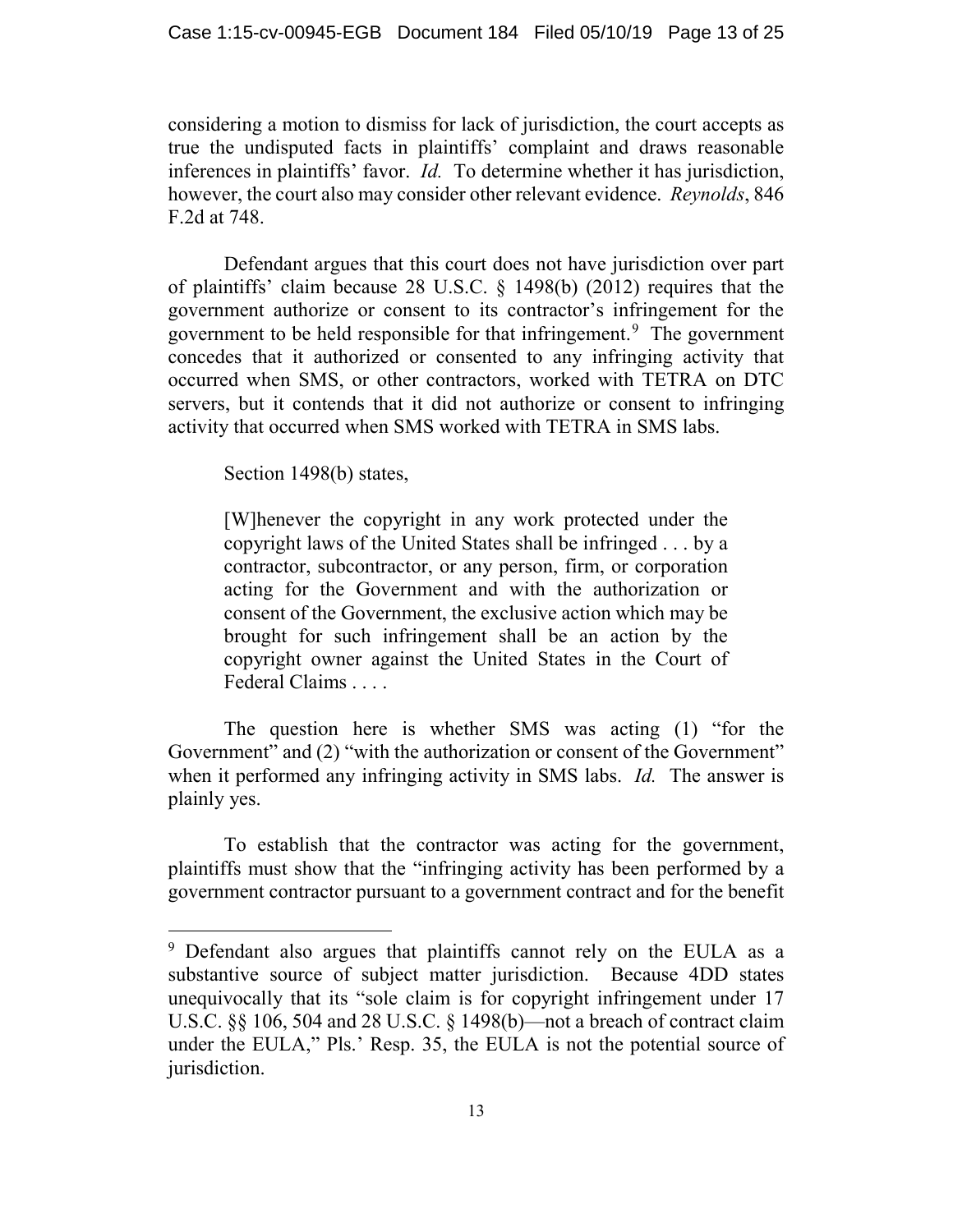of the government . . . ." *Sevenson Environ. Servs., Inc. v. Shaw Environ., Inc.*, 477 F.3d 1361, 1366 (Fed. Cir. 2007) (interpreting "for the United States" in the patent infringement section, 28 U.S.C. § 1498(a)). The evidence presented shows that SMS was at all relevant times the agency's contractor for testing and configuring TETRA on the DMIX project. The communications between SMS and the government also reflect that the only reason SMS was using TETRA was for the DMIX project, despite SMS statements to the agency that SMS did not believe that its TETRA use was agency-directed. Thus, SMS's actions were undertaken for the government.

Plaintiffs also must establish that the government "authorize[d] or consent[ed] to infringement by a third party acting for it." *Boyle v. United States*, 200 F.3d 1369, 1373 (Fed. Cir. 2000). The Federal Circuit in *Boyle* cited *Auerbach v. Sverdup Corp.*, 829 F.2d 175, 179 (D.C. Cir. 1987), to explain that although the government is liable for infringing activity it authorizes, it is not responsible for "any copyright infringement the third party may choose to undertake within the sphere of the authorized action," i.e., on its own initiative.

Plaintiffs must point to "explicit acts or extrinsic evidence sufficient to prove the government's intention to accept liability for a specific act of infringement." *Id.* at 177. Authorization or consent may be either express, such as a contract clause, or implied, such as when infringement is necessary to the contractor's performance of its contract. *Id.* at 180.

In *TVI Energy Corp. v. Blane*, 806 F.2d 1057, 1060 (Fed. Cir. 1986), the Federal Circuit found that the government's authorization could be implied where bidding procedures required the offeror to include certain allegedly infringing material. The court reasoned that "[t]he mere fact that the Government specifications for the targets did not absolutely require Blane to infringe TVI's patent at that demonstration does not extinguish the Government's consent." *Id.* at 1060. The court explained that the "coverage" of § 1498 should be broad so as not to limit the Government's freedom in procurement . . . ." *Id.* Similarly, in *Advanced Software Design Corp. v. Fed. Reserve Bank of St. Louis*, 583 F.3d 1371, 1376 (Fed. Cir. 2009), the Federal Circuit found government authorization when the Treasury had sent letters and made statements to certain banks directing the allegedly infringing use of a technology. The Court of Claims summarized in *Hughes Aircraft Co. v. United States*, 534 F.2d 889, 901 (Ct. Cl. 1976), that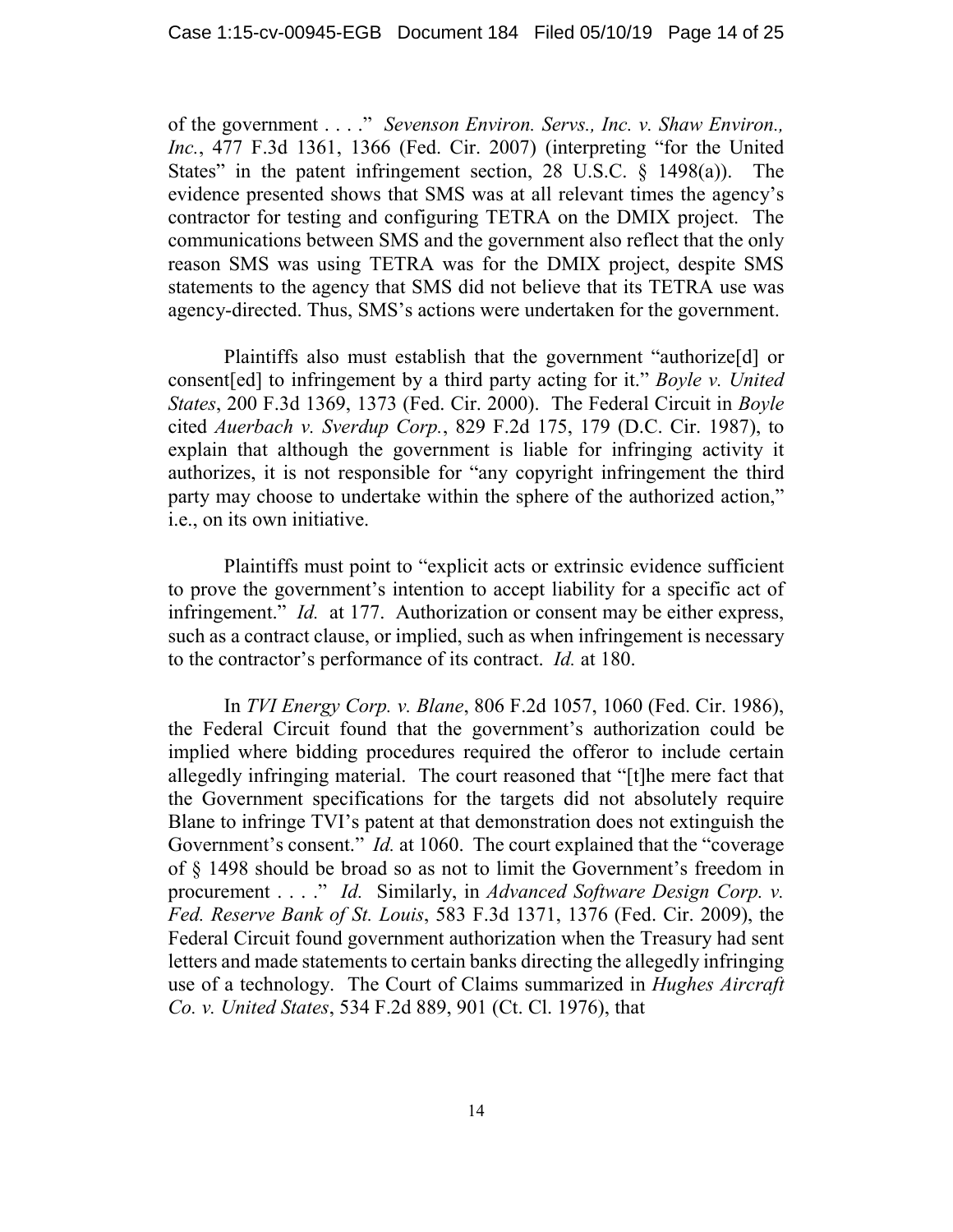'authorization or consent' on the part of the Government may be given in many ways other than by letter or other direct form of communication—e.g., by contracting officer instructions, by specifications or drawings which impliedly sanction and necessitate infringement, [or] by post hoc intervention of the Government in pending infringement litigation against individual contractors.

On the other hand, the fact that the government simply benefits from infringement is insufficient to demonstrate authorization or consent. In *Auerbach*, a contractor copied an architect's plans to build a garage for the government. The court held that "[t]he fact that the federal government might benefit from the copying because it subsequently will have ownership of the building does not make the United States a party to the copyright violation." 829 F.2d at 180. Since there was not an authorization clause, a statement or action authorizing copying the plans, or some requirement that necessitated using the plans, the government did not authorize or consent to that infringing activity. *Id.* 

The government argues that any infringing use of TETRA in SMS labs was on the contractor's own initiative, perhaps within the range of options SMS could have used to accomplish its tasks but not endorsed by the agency. The government explained that although it would have authorized actions relating to the DTC, it did not know how SMS was using TETRA in its own labs. Defendant points out that there was no authorization clause in the contract and that the agency attempted to determine how many cores the license should include. Defendant also relies on SMS statements to the agency that it did not believe the agency had directed its actions.

We find that the agency did authorize or consent to its contractor's allegedly infringing use of TETRA in SMS labs, namely making additional copies of TETRA and installing TETRA in excess of the purchased license. Plaintiffs allege that any copying would have exceeded the license and any direction to copy would have constituted a direction to exceed the license. Plaintiffs also allege that any use beyond the purchased cores exceeds the license and constitutes infringement. Plaintiffs have demonstrated authorization or consent to these actions by SMS in at least two ways. First, the agency directed SMS to engage in actions that necessitated copying TETRA and it approved SMS's plan to copy virtual machines containing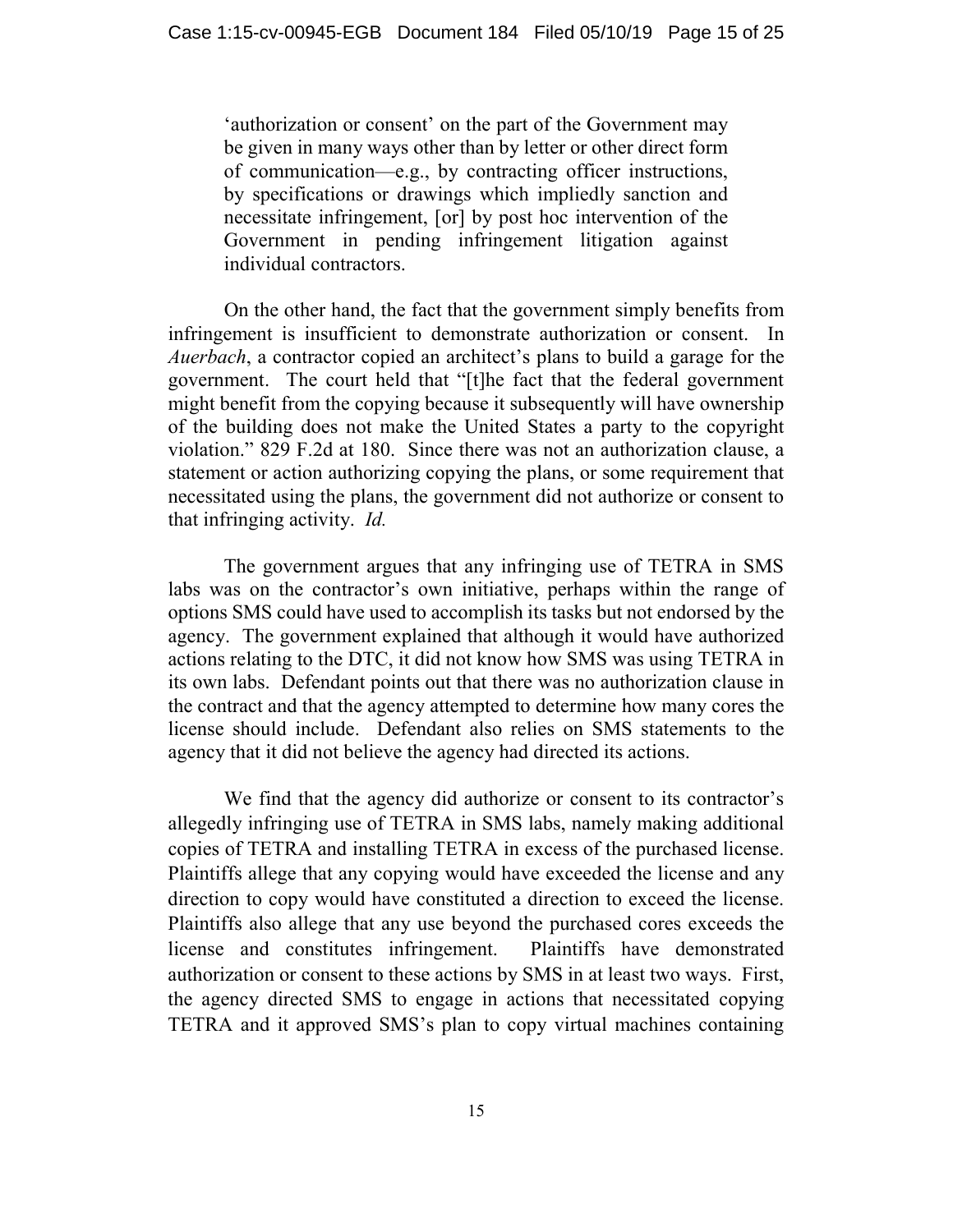TETRA. Second, the agency accepted liability for SMS's excessive use of TETRA in SMS labs in the 2015 TETRA license modification.

First, Mr. Calvin approved SMS's plan to copy virtual machines containing TETRA and directed SMS to accomplish tasks that required cloning the software. When it directed SMS to perform work in its own labs, the agency understood that SMS's work necessarily would have involved cloning virtual machines containing TETRA, and Mr. Calvin stated that such copying was done with his authorization. The agency expressly directed a DTC environment that contained TETRA to be cloned in December 2013. Furthermore, the agency's approved workflow in the DTC alone required SMS to exceed the licensed amount of TETRA use, meaning that, of necessity, SMS's work in its own labs would exceed the licensed number of cores. Even if SMS could have accomplished the tasks another way, which defendant did not argue, "the mere fact that" options exist "does not extinguish the Government's consent." *TVI Energy Corp.*, 806 F.2d at 1060.

Defendant is correct that SMS's contract lacked an authorization clause, but such a clause is not the only way to demonstrate authorization. Here, the agency directed software copying and SMS's reports on its work further alerted the agency to SMS's copying. Mr. Calvin did not shy away from the fact that the agency approved the copying. SMS's statements that it did not believe the agency was directing its work are contradicted by the agency's directions, SMS's reports, and Mr. Calvin's statements.

Moreover, defendant's attempt to draw a distinction between SMS engaging in infringing activity in its own labs versus in the DTC is unavailing. There is no appreciable difference between the work completed in the two locations. The agency expressly authorized SMS to perform TETRA testing and configuration in both SMS labs and the DTC. Mr. Calvin confirmed that SMS accomplished its duties by copying software from its own labs into the DTC—the work performed in the different locations was inextricably linked.

Second, when 4DD requested an investigation into whether TETRA was being used in accordance with the license agreement, the agency included SMS labs in its assessment and chose to pay for over-installations of TETRA in SMS labs. The agency did not treat the use of TETRA in SMS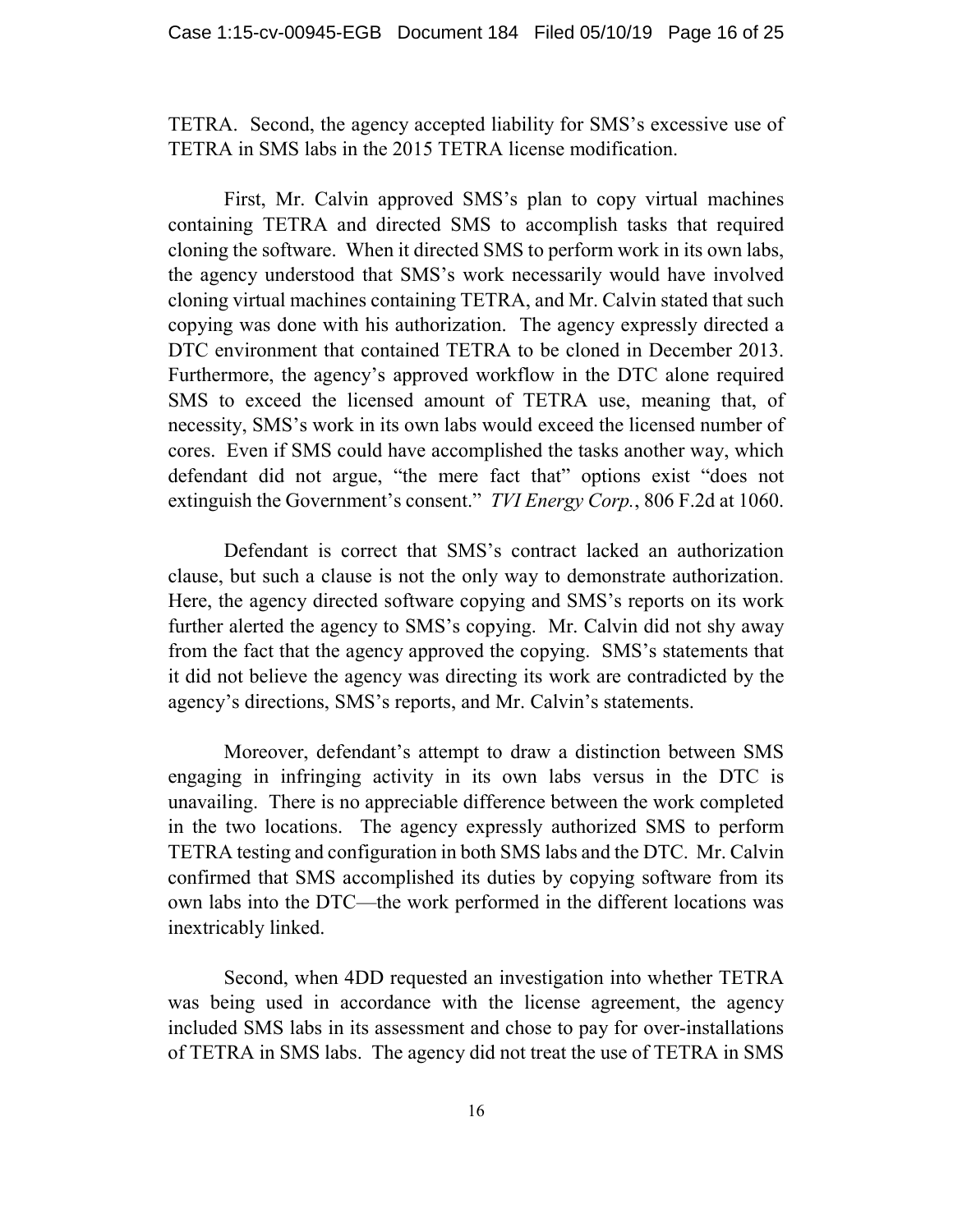labs any differently than the use of TETRA in the DTC. Instead, the agency assumed responsibility for SMS activities in both locations. In fact, the agency maintained that the 168 additional cores that it paid for in March 2015 were those cores found in SMS labs, not those on the DTC servers.

Furthermore, the TETRA license modification flowed naturally from the agency's statements at the beginning of project that it was responsible for how TETRA was deployed. Mr. Calvin and Ms. Swenson expressly communicated to both 4DD and SMS, just after purchasing the TETRA license, that the agency would manage the TETRA license and that it was responsible for TETRA use on virtual machines. SMS was not given a general objective and permitted to execute it however it saw fit. Instead, Mr. Calvin and Ms. Swenson sought accounting of TETRA installations; SMS reported to the agency weekly; and Mr. Calvin conceded that he approved the virtual machine copying. When SMS thought that its use of TETRA between the DTC and its labs would exceed the license purchased, SMS sought direction from Mr. Calvin, involving him at every turn. The government may not have known exactly how widespread the usage was, but it was certainly hands-on in its directions on where to use the TETRA software. Its hand-on approach culminated in accepting responsibility for excessive use of TETRA in SMS labs.

Taken together, the agency's instructions, concessions, and acceptance of responsibility demonstrate that the agency authorized or consented to SMS's allegedly infringing use of the TETRA software.

II. The Government With A Culpable State Of Mind Destroyed Relevant Evidence That It Had A Duty To Preserve And Sanctions Are Appropriate.

We now turn to plaintiffs' motion for sanctions. 4DD argues that the government destroyed evidence relevant to prove that infringement occurred and to determine the damages associated with any infringement. Plaintiffs contend that the court should impose all available sanctions for this destruction of evidence, including granting 4DD a default judgment on liability and imposing an adverse inference against the government with respect to damages. It argues that the court also should preclude the government from cross-examining 4DD's witnesses, submitting secondary evidence, and arguing that evidentiary gaps should be construed in the government's favor. Finally, plaintiffs ask the court to award it fees and costs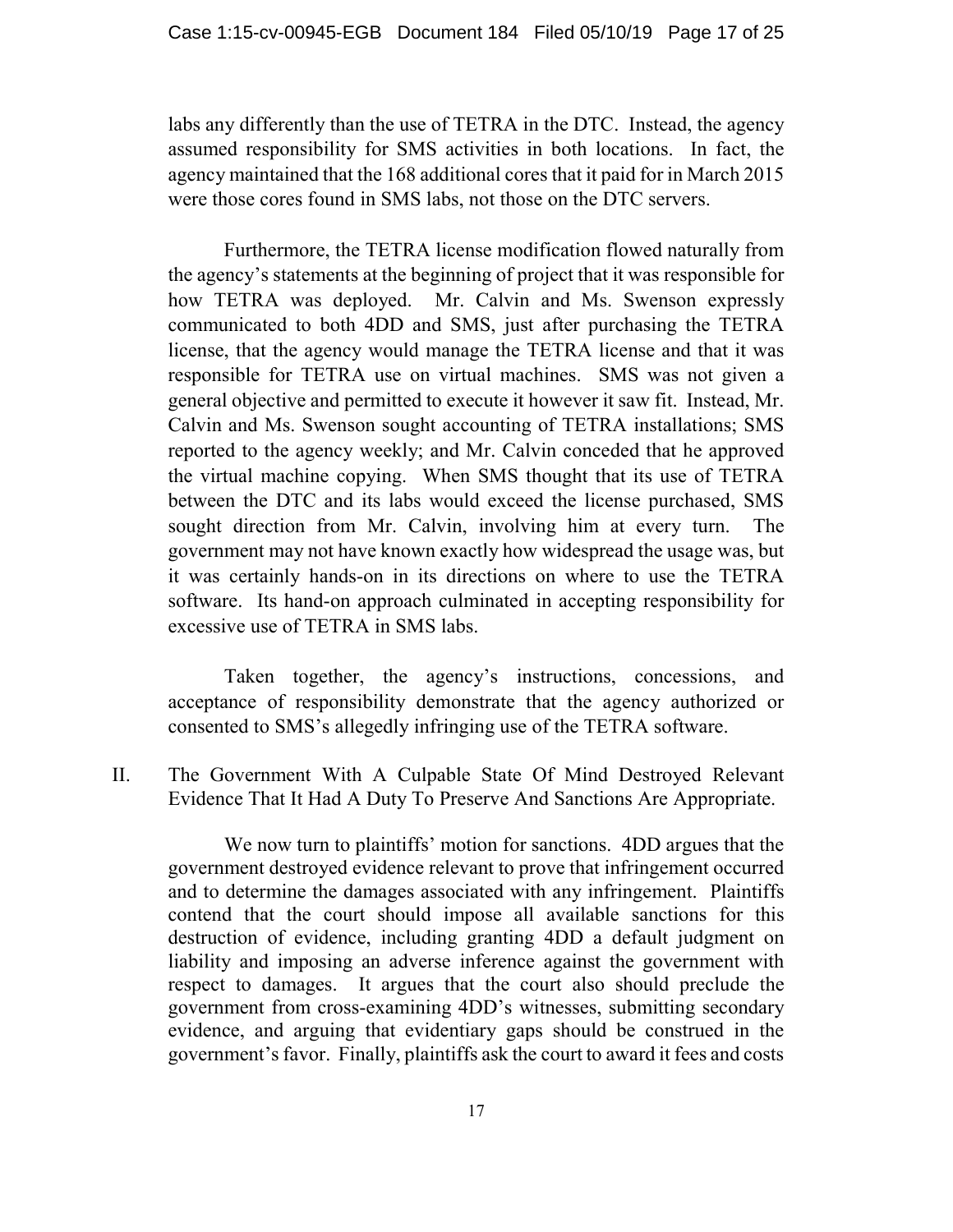for bringing the motion and for conducting additional discovery necessary to assess and ameliorate the government's spoliation.

The parties agree on the key events: The agency deleted instances of TETRA during the true-up period without informing 4DD. The agency destroyed the DTC servers' hard drives. The agency erased all the information on many laptops used on the DMIX project. The government nevertheless argues that these three categories of evidence destruction do not constitute spoliation. It contends that the agency had no duty to preserve this evidence, that some of it was not relevant, and that the evidence can be replaced by other discovery. The government also contends that the most severe sanctions cannot be imposed because the evidence was not destroyed with intent to deprive 4DD of its use in litigation.

Spoliation occurs when a party destroys or materially alters relevant evidence that it had a duty to preserve. *United Med. Supply Co. v. United States*, 77 Fed. Cl. 257, 268 (2007).The court may impose sanctions for spoliation based on the court's inherent authority to govern the judicial process and pursuant to Rule 37 of the Rules of the United States Court of Federal Claims. *Chambers v. NASCO, Inc.*, 501 U.S. 32, 45–46 (1991).

Parties have a duty to preserve evidence when litigation is "'pending or reasonably foreseeable.'" *Micron Tech., Inc. v. Rambus Inc.*, 645 F.3d 1311, 1320 (Fed. Cir. 2011) (quoting *Silvestri v. General Motors Corp.*, 271 F.3d 583, 590 (4th Cir. 2001)). Determining when litigation is reasonably foreseeable "is a flexible fact-specific standard," allowing the court to exercise its discretion. *Id.* The duty is not triggered by the "distant possibility of litigation" but does not require imminent litigation. *Id.* at 1319–20. "This is an objective standard, asking not whether the party in fact reasonably foresaw litigation, but whether a reasonable party in the same factual circumstances would have reasonably foreseen litigation." *Id.* at 1320. When determining what sanctions are warranted, the spoliator's state of mind is relevant. *United Med. Supply Co.*, 77 Fed. Cl. at 268–70. Ordinary negligence may be sufficient to show the culpable state of mind, but for more severe sanctions, the showing of culpability may require more than negligence. *Id*.

When the evidence at issue is electronically stored information, Rule 37(e) sets out the framework for imposing sanctions. Rule 37(e) adopts the traditional spoliation standards but adds the requirement that the court find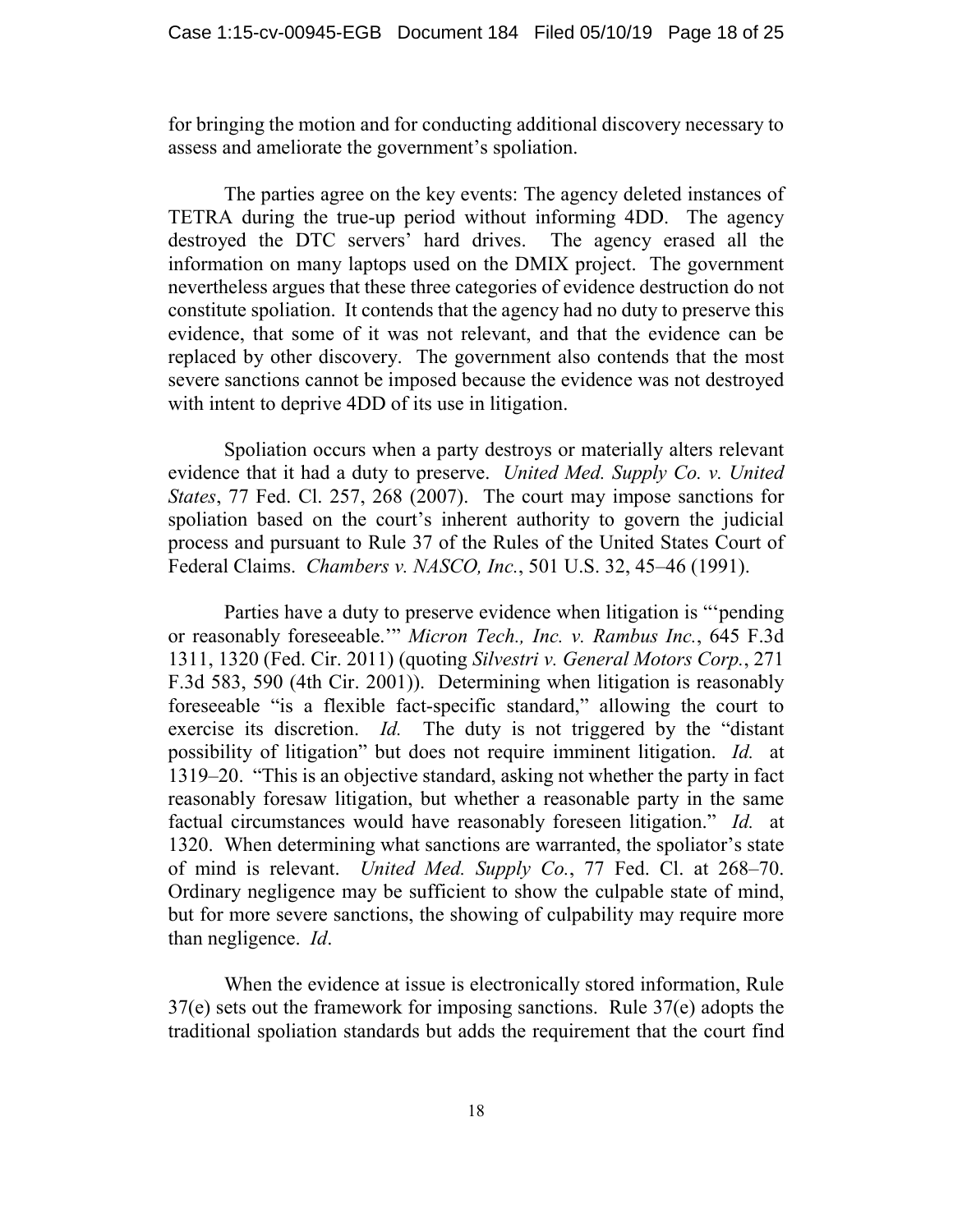"intent to deprive another party of the information's use in litigation" before imposing the most severe sanctions:

If electronically stored information that should have been preserved in the anticipation or conduct of litigation is lost because a party failed to take reasonable steps to preserve it, and it cannot be restored or replaced through additional discovery, the court: (1) upon finding prejudice to another party from loss of the information, may order measures no greater than necessary to cure the prejudice; or (2) only upon finding that the party acted with the intent to deprive another party of the information's use in the litigation may: (A) presume that the lost information as unfavorable to the party; . . . or (C) dismiss the action or enter a default judgment.

Since the evidence at issue here is electronically stored information, we will follow the elements set out in Rule  $37(e)(2)$ .<sup>[10](#page-18-0)</sup> The first question is whether the government had a duty to preserve any of this evidence. Plaintiffs successfully demonstrated that the evidence at issue is relevant. The deleted copies of TETRA and data stored on DTC servers are at the heart of the claim: the copying on DTC servers is one of the alleged infringing acts. In addition, based on the limited laptop production, plaintiffs have shown that the reimaged laptops likely contained communications and other information relevant to how TETRA was used.

The government argues that the deleted copies of TETRA are not evidence that the agency should have preserved because they were "nonfunctional," in other words not configured or not usable. The notion of "nonfunctional" installations of TETRA arose after litigation commenced during discovery disagreements. Mr. Calvin appears to have first raised the concept. At oral argument defendant took the position that if an installation of TETRA either could not work in a particular environment because it was not properly configured or because of security constraints, it was

<span id="page-18-0"></span> $10$  Rule 37(e) does not define electronically stored information, but plaintiffs concede that the deleted copies of TETRA and the data erased from the project laptops are electronically stored information. Plaintiffs argue that the shredded DTC hard drives could be viewed as physical evidence. We disagree: the hard drives are not the relevant evidence here; the evidence is the data that the DTC servers stored prior to their destruction. Thus, all three categories are electronically stored information.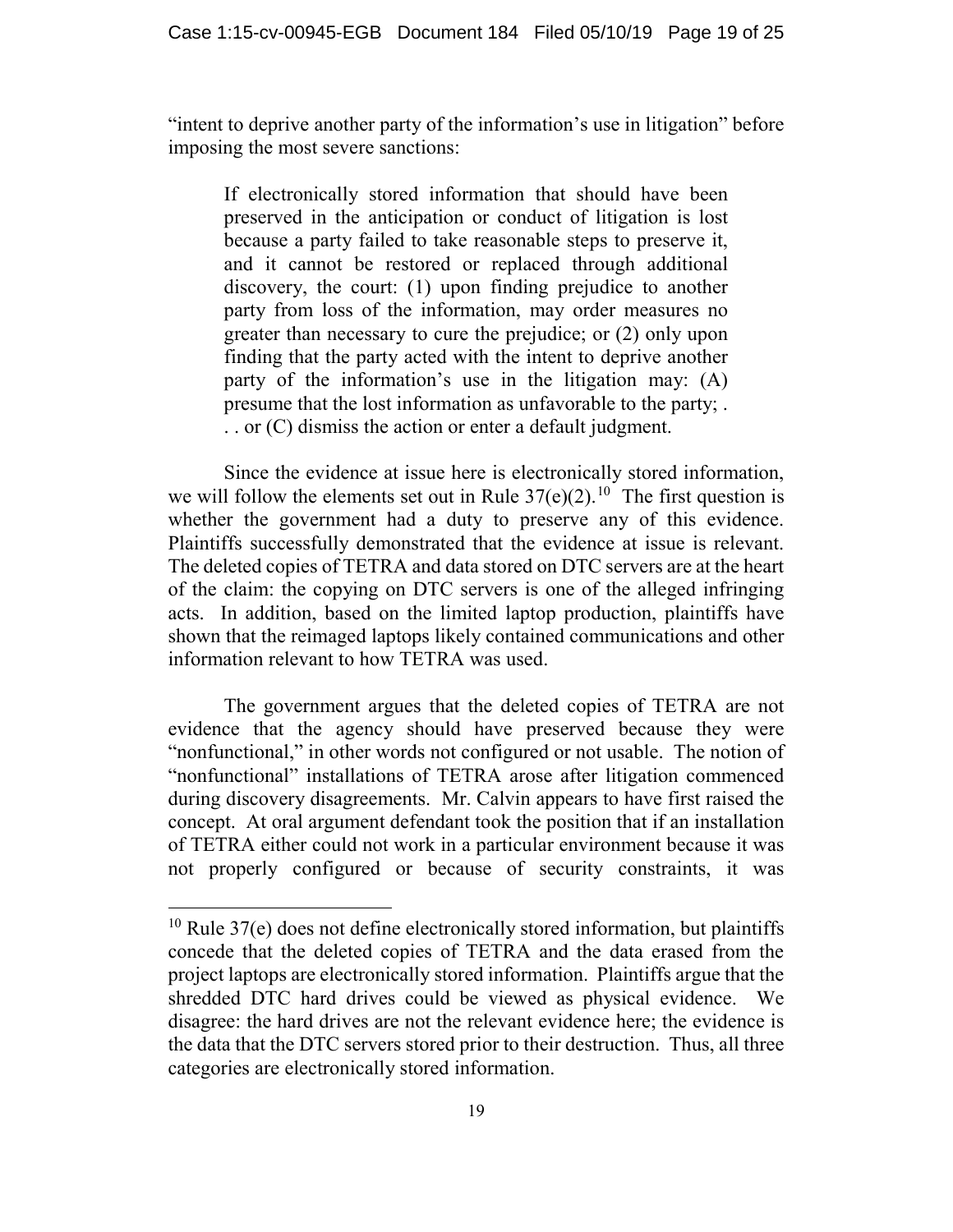"nonfunctional" and the agency could delete those copies with impunity; it had no duty to preserve, or make reasonable efforts to preserve, such copies and the deletion was not prejudicial because the agency would not need to pay 4DD for those copies.

The government is unable to point to a single instance, during the DMIX project, in which anyone referred to copies of TETRA as "nonfunctional." Nor could defendant point to an instance where anyone suggested that certain copies of or use of TETRA would not need to be paid for if they exceeded the rights granted under the TETRA license— functional or otherwise. The evidence shows the opposite: the deletion orders explain the reason for deletion as a concern with "a license issue," not because the software was not fully configured or because it was inconsistent with security protocols.

Turning to when the duty to preserve evidence arose, at the point at which the DTC hard drives were shredded and when many of the laptops were reimaged, litigation was already pending. Defendant undoubtedly had a duty to preserve the evidence contained on the DTC servers and the laptops after litigation had commenced.

The agency should have preserved evidence in the anticipation of litigation before 4DD filed its complaint, however. On August 29, 2014, 4DD placed the agency on notice that it believed the agency had used its software inconsistently with the agency's rights under the TETRA license. The agency agreed to investigate the use of TETRA in agency- and contractor-owned labs. A reasonable party would certainly anticipate litigation when faced with an allegation that it had exceeded rights under a contract and when it agreed to investigate that allegation.

Furthermore, the agency spent several months agreeing to investigate the extent of copying while simultaneously deleting evidence of what 4DD had asked the agency to enumerate. Indeed, during the true up process, the agency created documents that the government later marked as work product on its privilege log, stating that this material was created in anticipation of litigation. Although defendant later waived its claim of privilege for those documents, the fact remains that the agency had reason to anticipate litigation with plaintiffs at the beginning of the true up period. The agency in fact foresaw litigation as early as January 2015.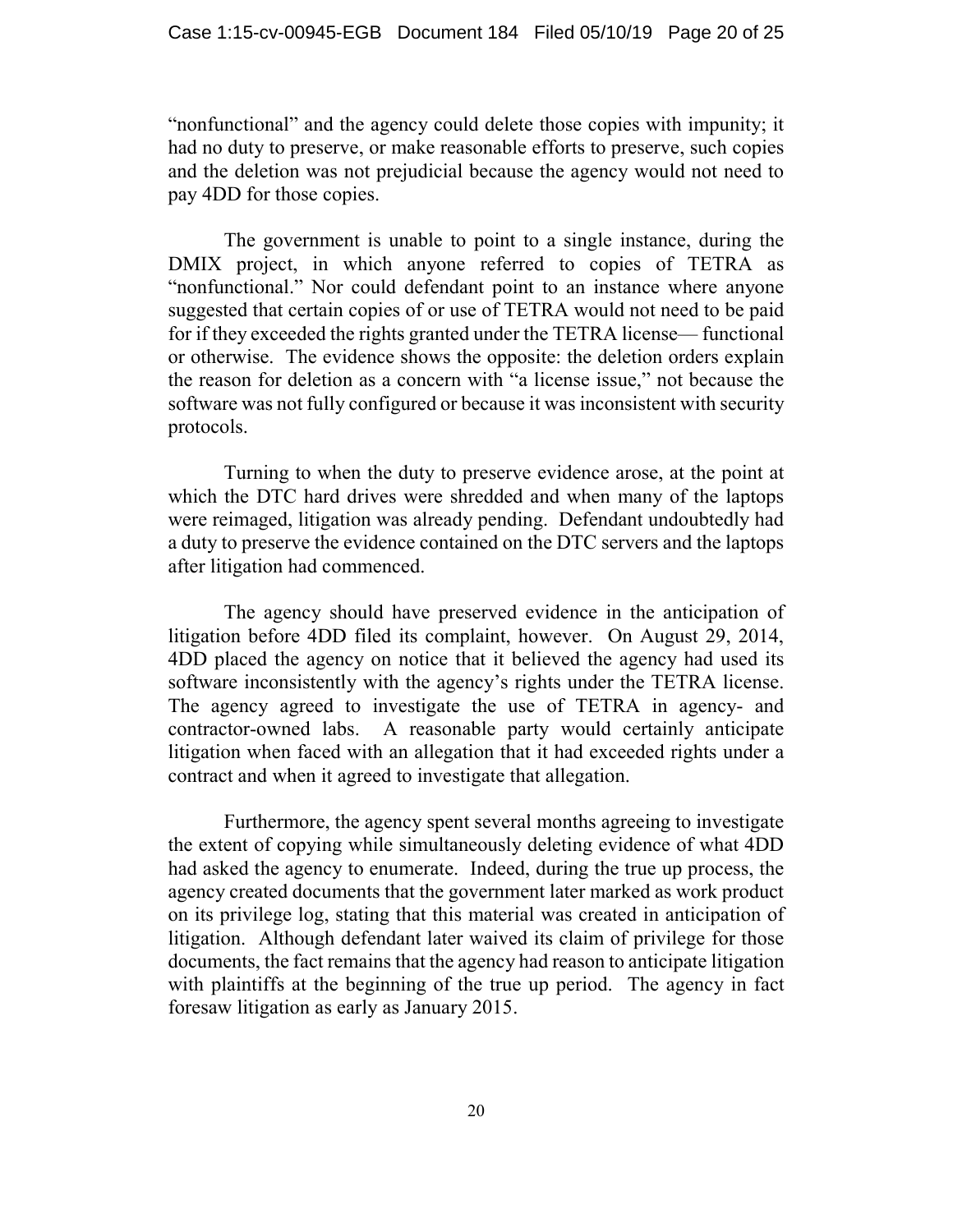Since the government had a duty to preserve the evidence at issue, the next question is whether the government took reasonable steps to preserve it. Regarding copies of TETRA deleted during the true up process, the agency chose to destroy rather than preserve evidence. Also, the government never attempted to accurately account for TETRA used on the DTC servers. It simply arbitrarily assigned the original 64 paid-for cores to the DTC and allowed the DTC to continue along the path to decommissioning without making records of how many copies of TETRA had existed. During the true up process and thereafter, the agency did the opposite of taking reasonable steps to preserve a record of TETRA use, leaving the DTC servers and other environments where TETRA was installed as the only complete record.

After 4DD filed its complaint, the government delayed nearly three months in issuing preservation notices, by which point data on the DTC hard drives was lost. The exact danger that the call letter predicted came to pass. Had the government more promptly notified DHA, perhaps the DTC destruction could have been averted or the data stored there archived for future access. Even when the government did issue a preservation hold, that notice failed to reach the personnel responsible for the decommissioning until nearly two years later. In addition to the delayed release of the preservation hold, the government continued to allow evidence to slip through the cracks: laptop reimaging occurred long after the complaint was filed, apparently because no process was in place to check for relevant data. Even though the government eventually produced some information from a few laptops, the effort to preserve electronically stored information was inexcusably shoddy.

The government argues that sanctions are inappropriate because the information that has been lost can be replaced by other discovery. For instance, the government contends that images of hard drives containing data made before decommissioning, server diagrams, change orders, and SMS weekly progress reports are sufficient to demonstrate where and in what quantities TETRA was installed. Those copies, however, are incomplete. Also, as plaintiffs note, the change orders list environments in which to delete TETRA without an accompanying instruction to note the copies of TETRA or the cores in use. SMS weekly reports merely reflect TETRA use in general terms. Likewise, license trackers were incomplete and voluntary from the beginning, making them unreliable sources of data.

Furthermore, plaintiffs argue that SMS project data could have been stored on the project laptops and plaintiffs represent that SMS production has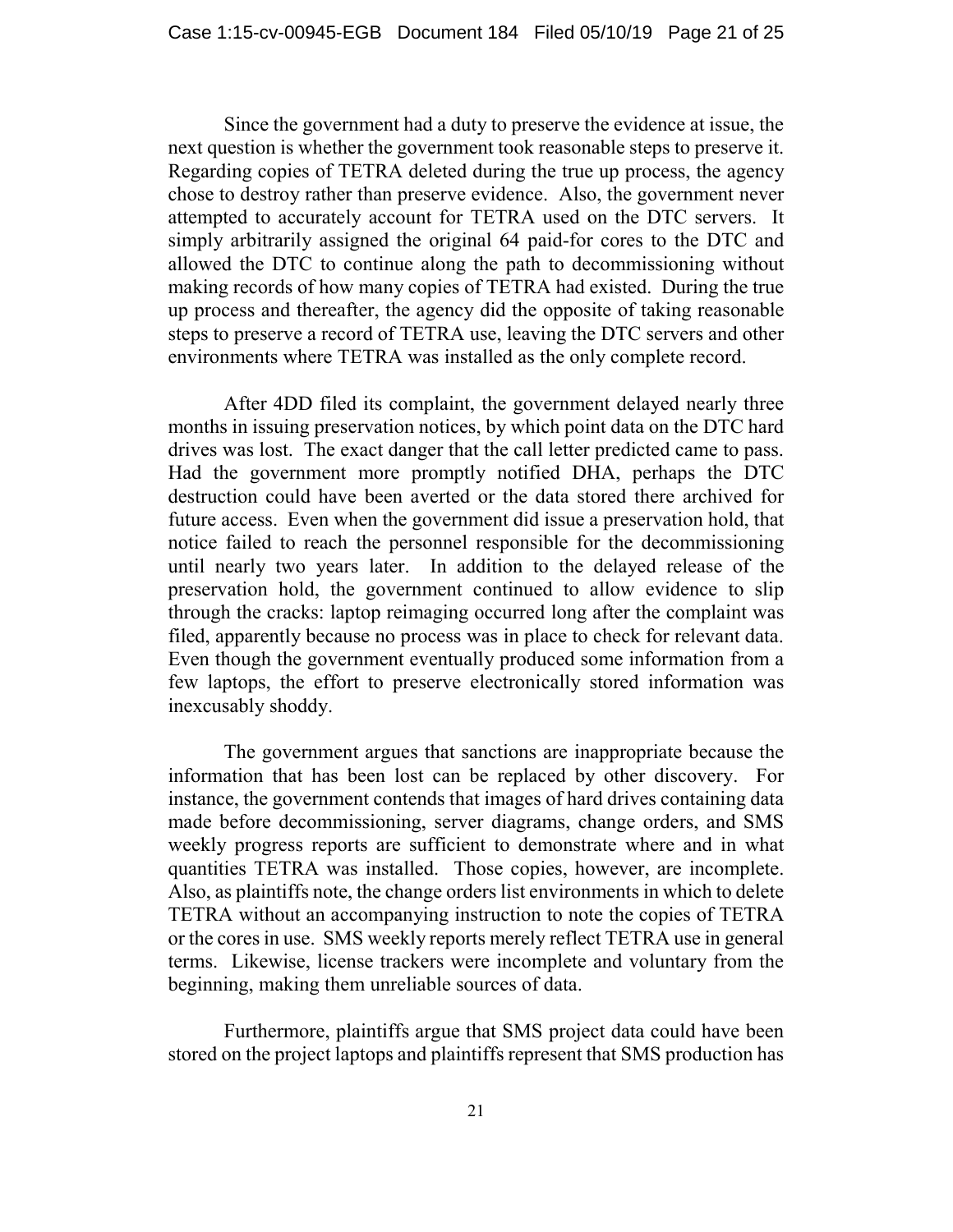not included a replacement way to account for TETRA copies and cores. Although plaintiffs have been able to access some evidence of where TETRA was present, this evidence is partial and cannot offer a comprehensive, reliable picture.

To impose sanctions, the only remaining step is to determine whether plaintiffs suffer prejudice because of the agency's spoliation. Prejudice may appear in many forms, such as plaintiffs being "unable to fully respond to the secondary evidence" or being required to go to great lengths in discovery to fill in the gaps in the evidence. *Lab. Corp. v. United States*, 108 Fed. Cl. 549, 562 (Fed. Cl. 2012); *see also United Med. Supply Co.*, 77 Fed. Cl. at 274–75. We find that the government's destruction of evidence prejudices plaintiffs in their attempt to demonstrate both the fact of infringement and any damages flowing from that infringement. First, the government's consistent deletion of evidence—whether purposeful or inadvertent—created gaps that plaintiffs must now try to fill by cobbling together secondary evidence. Plaintiffs note that the government's argument that the deleted copies of TETRA were nonfunctional is a perfect example of how the deletion works in the government's favor. If that allegation were relevant, plaintiffs effectively cannot combat the assertion because the copies no longer exist. The government's failure to preserve also dramatically added to the time and resources dedicated to discovery.

We find that it is appropriate to award 4DD fees and costs for bringing this motion and conducting additional discovery necessary to assess and ameliorate the government's spoliation. Furthermore, the government will be precluded from arguing that evidentiary gaps created by its spoliation should be construed in the government's favor.

Rule 37(e)(2) imposes a prerequisite to going further, however, to presume that the lost information is unfavorable to the spoliator. The court first must find that the party acted with the intent to deprive another party of the information's use in litigation. This 2015 addition to Rule 37 has been interpreted by various trial courts to require a showing of anything from bad faith to irresponsible behavior that lacks any other explanation than intent to deprive. *E.g.*, *Brewer v. Leprino Foods Co.*, 2019 WL 356657, \*10 (E.D. Cal. Jan. 29, 2019) (finding that the "pattern of conduct suggests intentional spoliation"); *Oracle Am., Inc. v. Hewlett Packard Enter. Co.*, 328 F.R.D. 543, 549 (N.D. Cal. 2018) ("not merely negligent or even grossly negligent, but an intentional effort to keep the ESI from the opposing party"); *Alabama Aircraft Indus. v. Boeing Co.*, 319 F.R.D. 730, 746 (N.D. Ala. 2017)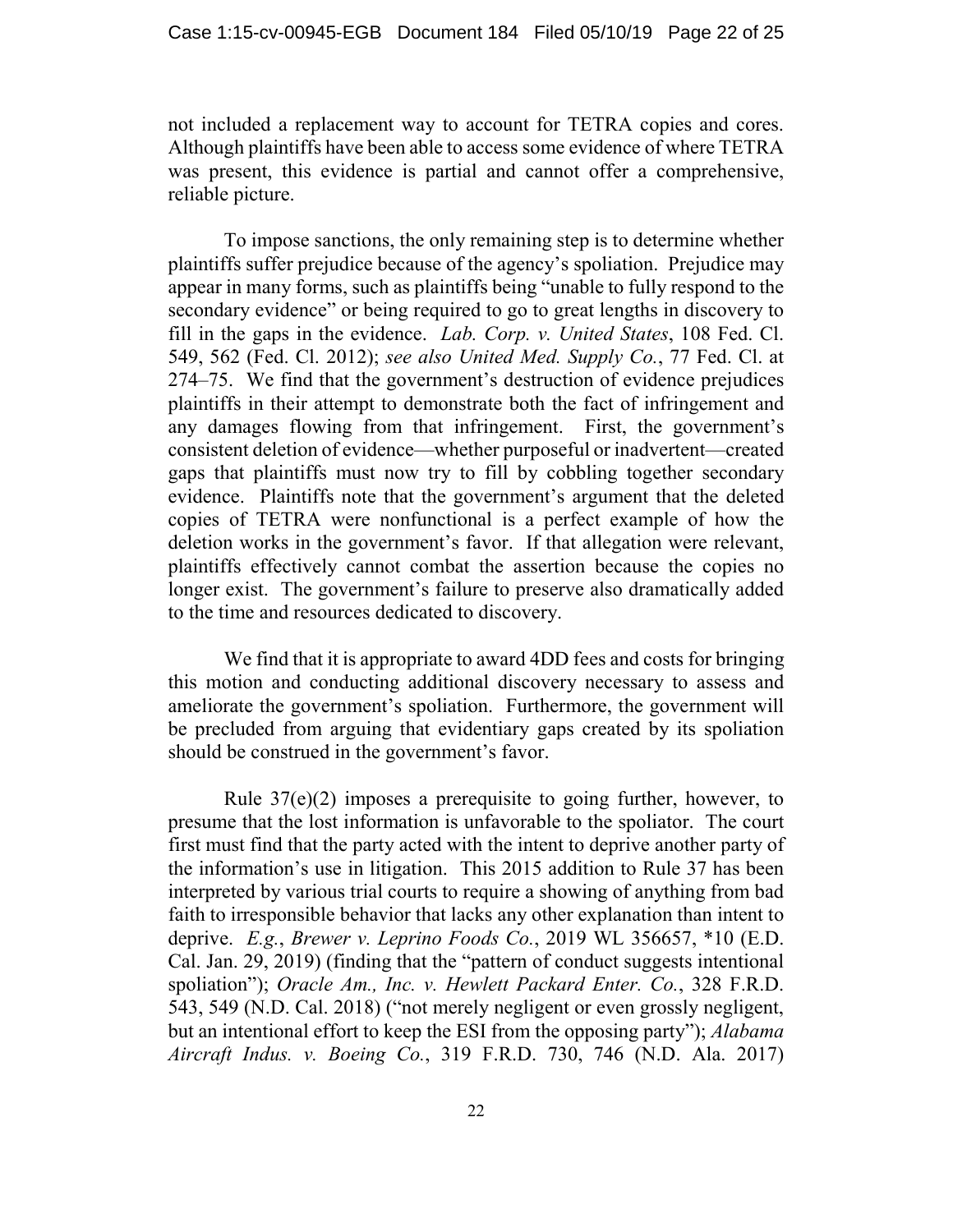("blatantly irresponsible behavior"); *Ottoson v. SMBC Leasing & Finance, Inc.*, 268 F. Supp. 3d 570, 584 (S.D.N.Y 2017) ("acted willfully or in bad faith"). The matching Federal Rule of Civil Procedure 37(e)(2) Advisory Committee Notes state that the amendment rejects cases "that authorize the giving of adverse-inference instructions on a finding of negligence or gross negligence."

Here, Mr. Calvin's orders directing contractors to delete instances of TETRA in listed environments because of "a license issue" is sufficient to demonstrate that he intentionally deprived 4DD of the use of that information in litigation. 4DD had made the agency aware of its contention that it was owed money for over-installation of the software at a time when the agency held out that it was engaged in a "true up." While the agency represented to 4DD that it was still counting instances of TETRA, Mr. Calvin was ordering that evidence of installation be deleted. We can conclude based on Mr. Calvin's direction and his explanation that the agency intended to deprive 4DD of the use of that information at a time when litigation was plainly foreseeable. Therefore, it is appropriate to presume that a preserved, accurate count of the number of copies of TETRA on DTC servers would have been unfavorable to the government.

The DTC decommissioning and laptop reimaging are not as clear cut. Regarding the SMS laptops, Ms. Swenson apparently did not consider whether those laptops contained relevant information at all, much less whether to delete information intentionally to avoid its disclosure to another party. But that explanation is conveniently narrow: why would the agency only be retaining information related to the true up when the complaint and preservation hold were not limited in that way? Long after litigation had begun, there was no effort made to alert people who had been intimately involved with TETRA installations, like Ms. Swenson, to the need to retain all relevant information and not undertake any deletions. The lack of any credible explanation for the deletion of the laptop data months into this litigation and in the face of a preservation hold is sufficient to infer that the agency deleted information that was detrimental to it.

The decommissioning, on the other hand, appears to have occurred according to regular process rather than an intentional effort to keep that information from plaintiffs. We agree with plaintiffs that, at a minimum, the agency acted negligently regarding the information stored on DTC servers. The agency should have availed itself of alternatives to retaining those hard drives, such as creating a record of how software was used and where it was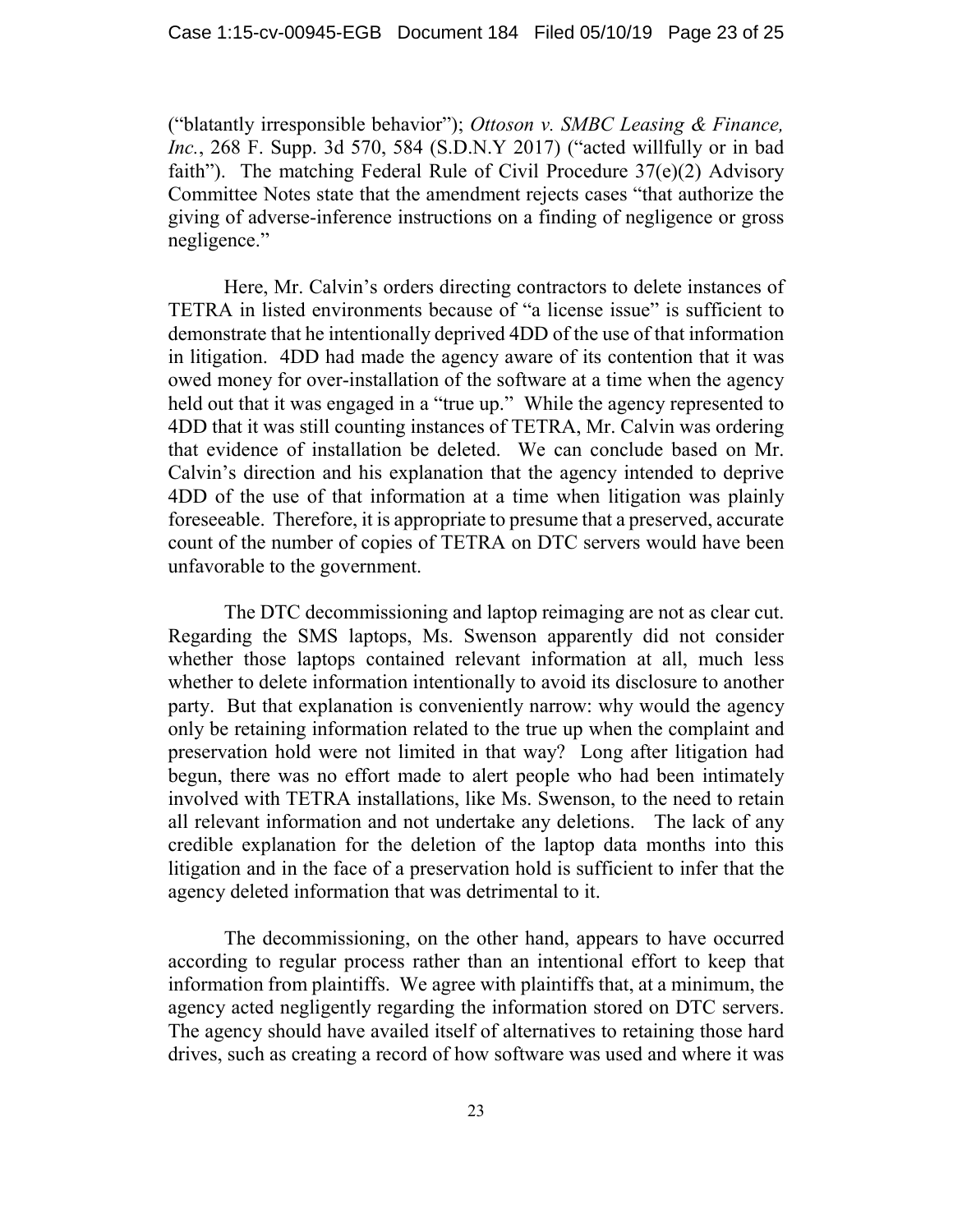installed on DTC and its contractor's servers. The result of the destruction is that both parties are left without any complete record of the contents of the DTC servers.

But there is not a pattern of willful behavior here as there is with repeated laptop reimaging. Instead, the agency suffered from the exact problem that the Department of Justice call letter predicted: a failure to communicate within this sprawling project. The process began in February 2015 as the project wound down and continued to completion without any regard for this lawsuit. The appropriate personnel apparently did not know about the litigation hold prior to the decommissioning. The contractors responsible for giving the "go" for shredding similarly did not know the effect that decommissioning would have. This communication failure is undoubtedly negligent but falls short of the intentional behavior expected under Rule 37(e)(2). We therefore will not draw an adverse inference against the government regarding the content of the destroyed hard drives.

Ultimately, all three sources of evidence discussed in this section would have aided in determining the extent of the government's use of 4DD's software, and, if it exceeded the government's rights in the software, in determining what damages are owed. As discussed at oral argument, we will not enter a default judgment on liability, but we will draw the necessary adverse inferences against the government to account for deletion of TETRA on DTC servers and deletion of project data from agency laptops. This remedy is sufficient, particularly when coupled with fees and costs associated with this motion and conducting additional discovery and precluding the government from arguing that evidentiary gaps created by its spoliation should be construed in its favor. Because the parties currently are working toward the conclusion of discovery, we will defer until summary judgment or trial the question of how specifically to apply the inferences that plaintiffs ask us to draw against defendant.

### **CONCLUSION**

Because plaintiffs established that the government authorized or consented to SMS's allegedly infringing activity when working in SMS labs, we deny defendant's motion to dismiss. Furthermore, we grant plaintiffs' motion for sanctions because the government destroyed relevant evidence that it had a duty to preserve. Plaintiffs are directed to file a motion, appropriately supported, seeking a recovery of its costs and fees related to the motion for sanctions and with respect to discovery prompted by the